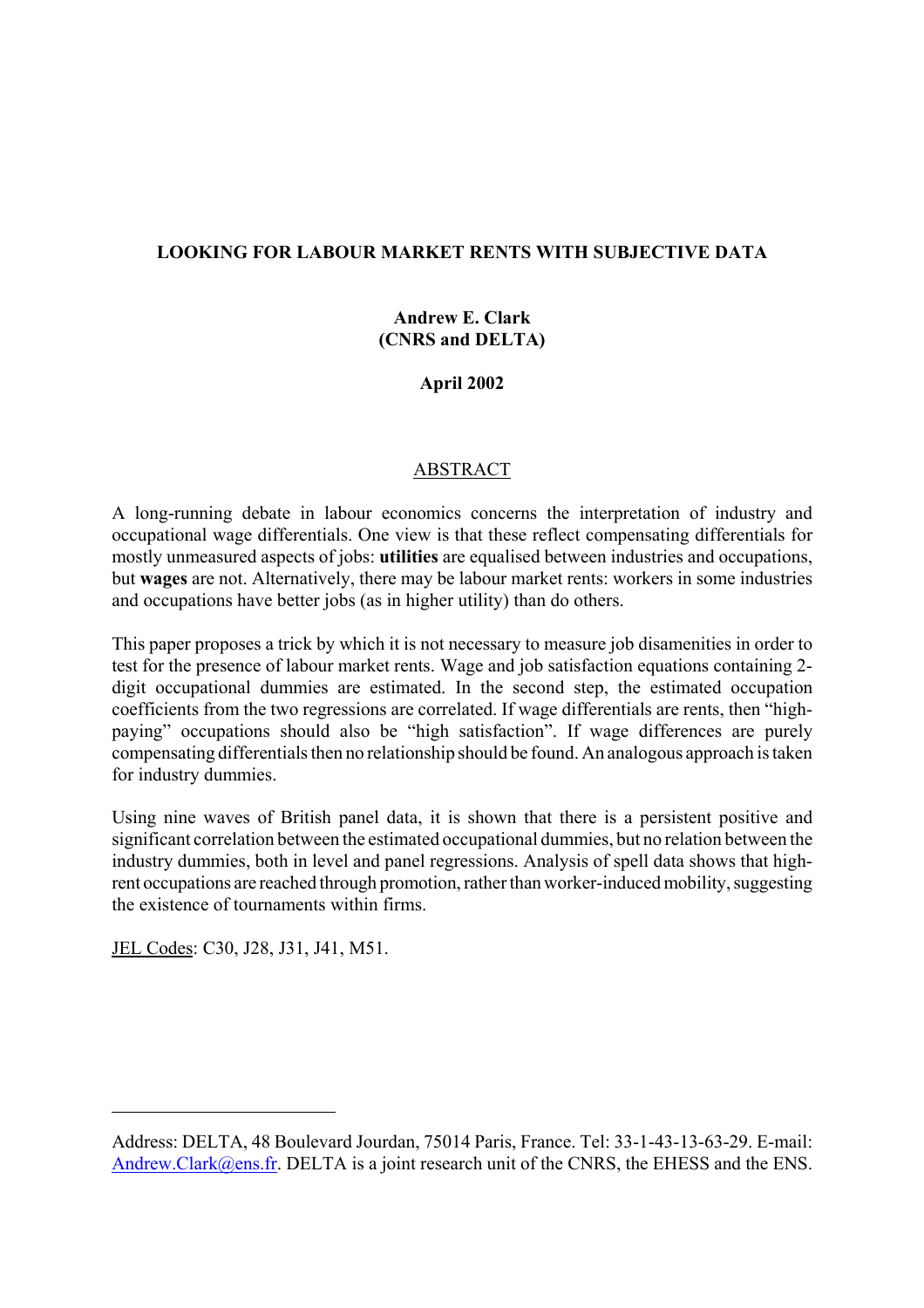# LOOKING FOR LABOUR MARKET RENTS WITH SUBJECTIVE DATA Andrew E. Clark\*

#### 1. Introduction

A long-running debate in labour economics concerns the interpretation of industry and occupational wage differentials. Broadly, two opposing interpretations have been presented. One is that these are compensating differentials representing unmeasured aspects of jobs which are not evenly distributed over industries and occupations. According to this view, while utilities are equalised between industries and occupations, wages are not. Consequently, if all relevant righthand side variables could be adequately measured, no such differentials would be found.

A second interpretation contends that there are rents in the labour market, and that workers in some industries and occupations really do enjoy better jobs (as in higher utility) than do others.

This paper takes a novel approach to this old question by using job satisfaction data as a proxy measure of utility at work. It asks whether those individuals who are identified as being in "high wage" industries and occupations according to a wage equation are equally in "high satisfaction" industries according to a job satisfaction equation. If wage differences do no more than compensate for disutilities, then there is no reason to expect that high wage industries/occupations will also exhibit high job satisfaction. On the other hand, if there are rents in the labour market, then high wages and high job satisfaction should go together.

This hypothesis is tested on nine waves of British panel data, which contain rich demographic and job data, and measures of job satisfaction. A two-stage procedure is employed. Two-digit industry and occupation dummies are introduced into wage equations to pick up systematic wage variations that are not captured by the other controls. The same set of explanatory variables are then used in an ordered probit equation to model job satisfaction.

1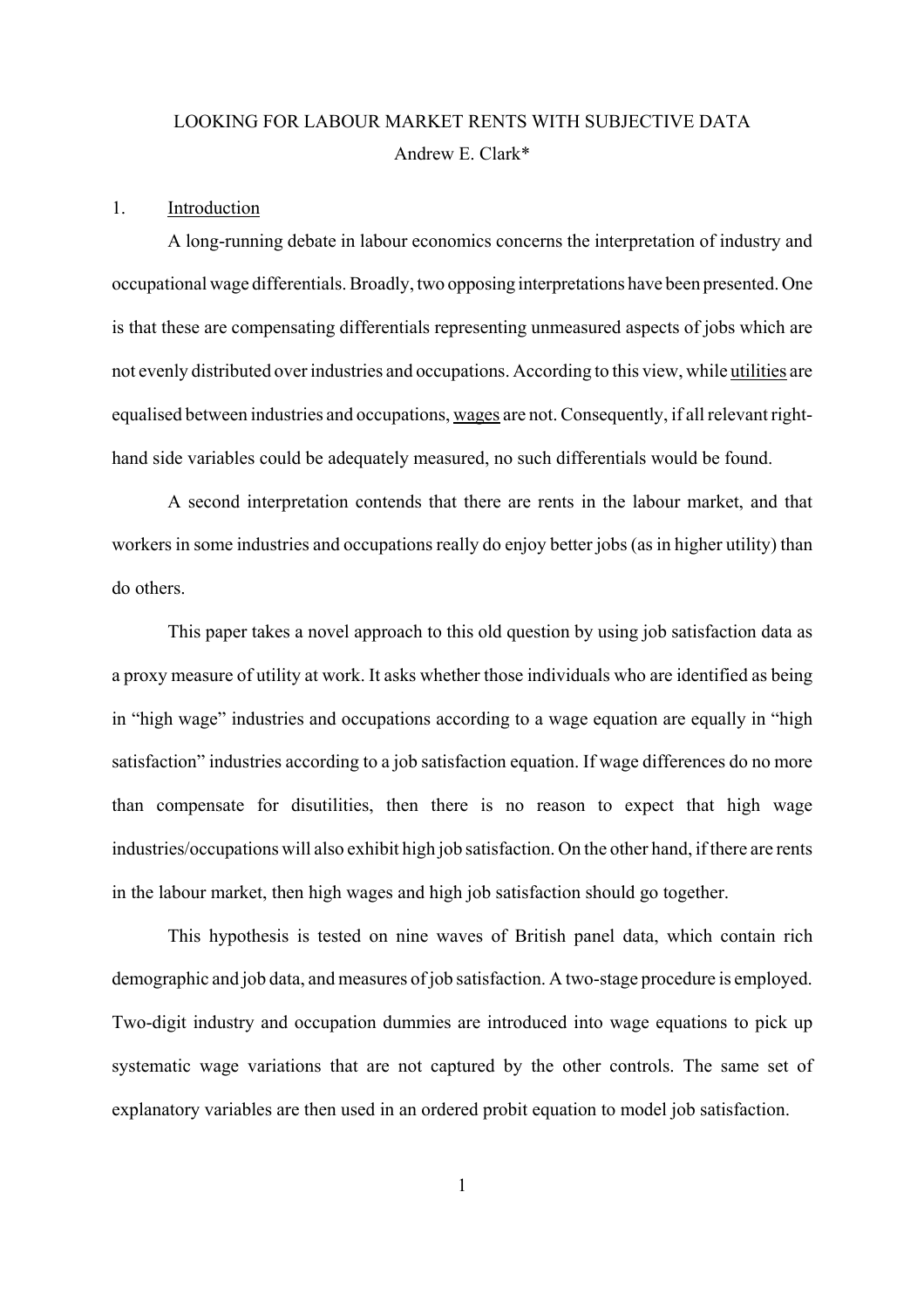In the second stage, I examine the correlation between the estimated occupation coefficients from the wage equation and their counterparts from the job satisfaction equation. As the metric of these two sets of estimated coefficients is not the same, I calculate Spearman rank correlation coefficients. To control for the precision of the estimated coefficients, I also consider the relationship between the estimated t-statistics. An analogous procedure is followed for the industry coefficients. The results are striking. High-wage occupations are indeed high satisfaction occupations: the correlations are particularly strong for younger workers and for men. However, there is little evidence that the pattern of wages between industries, *ceteris paribus*, is related to the pattern of job satisfaction between industries. Similar results are found in panel regressions which control for unobserved individual heterogeneity.

A natural interpretation is that occupational wage differentials are at least partly rents, whereas those at the industry level reflect compensating differentials. There are, of course, rival explanations, based on individual heterogeneity. Individuals may have different tastes for wages or for job disamenities. In this case it is likely that those who value income more and/or dislike hard work less will flock to high-wage difficult jobs: the choice of occupation becomes endogenous. The equilibrium is competitive, in that no workers with low-wage low-difficulty jobs would be prepared to swap them for high-wage high-difficulty jobs.

No information is available on workers' tastes. Inasmuch as these tastes are fixed, they will be controlled for in the panel regressions. These latter yield similar results to level regressions, again suggesting that there are rents. A counter-argument is that such sorting as described above takes time, and the panel regressions are picking up exactly this adjustment. However, if this is the case, we would expect to see larger correlations between wages and job satisfaction for older workers, whereas we observe the opposite in the level regressions. Last, an attempt has been made to control explicitly for individual preferences. Marital status, number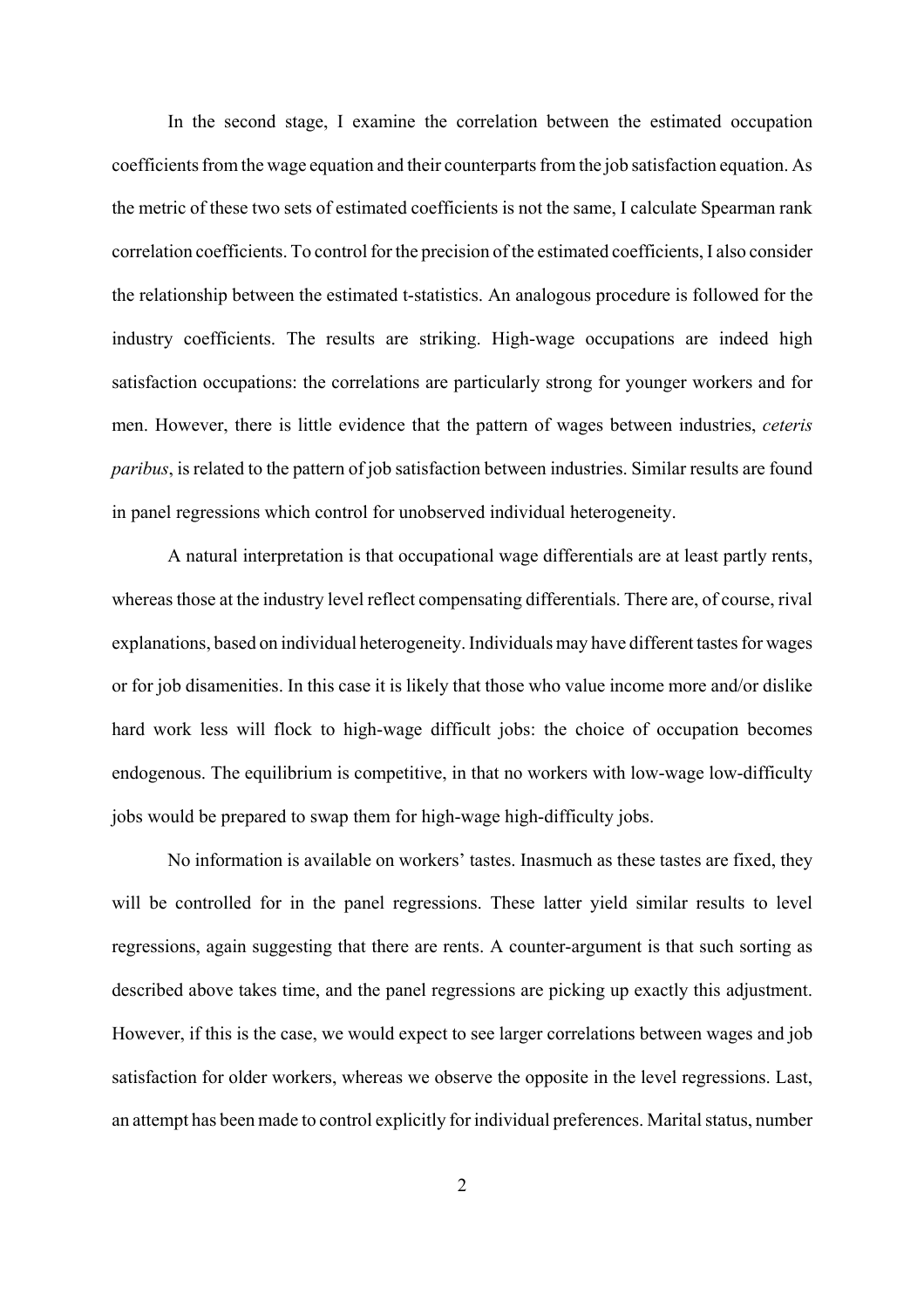and ages of children, partner's labour force status and partner's income may all be thought to influence the marginal utility of own income. Parents' labour force status and parents' two-digit occupational codes (both measured when the respondent was aged 14) may well be correlated with the individual's taste for different types of jobs. All of these variables are added to the firststage wage and job satisfaction regressions. Their inclusion in no way changes the paper's principal result: that wage and job satisfaction residuals are correlated by occupation but not by industry.

The paper is organised as follows. Section 2 briefly summarises the two equations to be estimated, and Section 3 presents the data. Section 4 contains the main regression results, and presents some interpretations. Section 5 concludes.

#### 2. Wage and Job Satisfaction Equations

The empirical debate has been bedevilled by a lack of suitable data, measuring all important characteristics of a job across sectors in order to ensure the ceteris paribus assumption. This lacuna is likely to persist, as many important characteristics of a job are difficult to quantify or even to observe (Clark, 1998).

This paper proposes one obvious way of overcoming this lack of suitable variables: find another variable which is strongly correlated with them. Job satisfaction is suggested to present a viable measure of the utility associated with working. As such, it includes information about a wide variety of job characteristics which workers find important but the average applied labour economist has no hope of measuring. Such measures have been repeatedly shown to be a good measure of how a worker feels about his or her job, in that it is a strong predictor of workers' future behaviour (quits, productivity, absenteeism), and often a stronger predictor of quits than are objective variables (wages and hours of work) that labour economists typically model.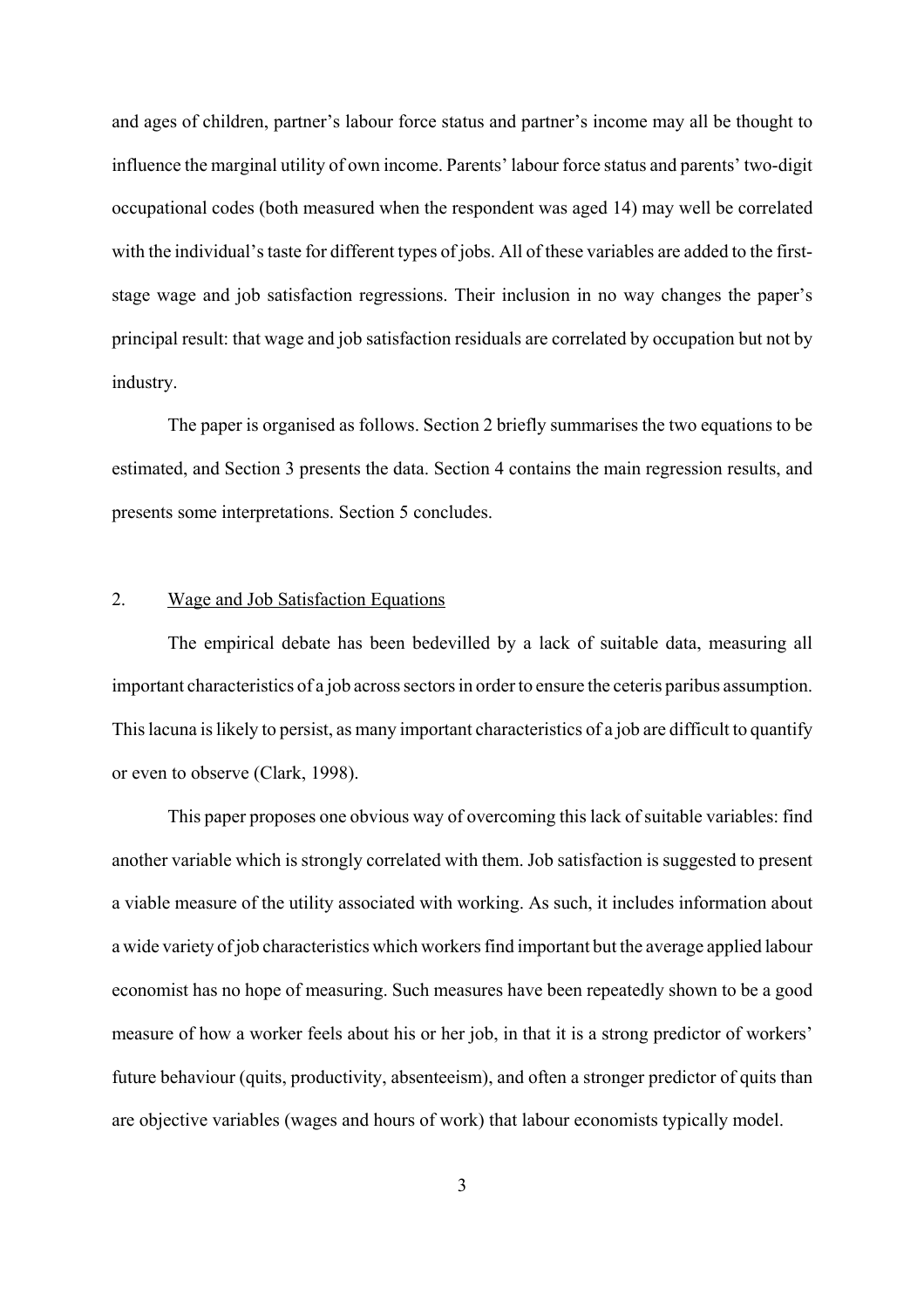The approach taken in this paper to distinguish between the compensating differential and rent interpretations can be illustrated with the help of simple wage and utility functions. The wage of worker *i* in occupation *o* is argued to depend on a raft of individual and job characteristics,  $X_i$ , compensation for the disamenities in that occupation,  $D_0$ , and an occupation specific rent,  $\alpha_0$ :

$$
w_{io} = \psi^{\prime} X_i + \alpha_o + \beta D_o \tag{1}
$$

This assumes, for simplicity, common disutility compensation across occupations.

The utility function of the same worker,  $U_{i\alpha}$ , is assumed to be linear in wages and job disamenities, and to depend (for simplicity) on the same  $X$ 's as do wages in (1):

$$
U_{io} = \lambda' X_i + \varphi w_{io} - \gamma D_o \tag{2}
$$

The compensating differential offered by the market for  $D_0$  will be just enough to keep the worker on the same indifference curve. Considering  $D<sub>o</sub>$  as a binary variable, the market will therefore provide compensation of  $β = γ/φ$ .

Substituting (1) in (2) yields

$$
U_{i0} = \theta^* X_i + \varphi \alpha_0 \tag{3}
$$

Neither rents nor disamenities can be directly measured. In empirical analysis they will be picked up by the estimated coefficients on the occupation dummies. This paper's strategy is therefore to estimate equations (1) and (3) with the addition of two-digit occupational variables. In the wage equation, the estimated coefficients on these dummies will pick up both rents and disamenities. However, in a utility equation (here proxied by overall job satisfaction), when wage is not controlled for these dummies will only reflect rents.

The empirical strategy is therefore to see if the systematic differences in utility/job satisfaction across occupations are correlated with their counterparts in a standard wage equation: Are workers in occupations where wages are inexplicably higher also inexplicably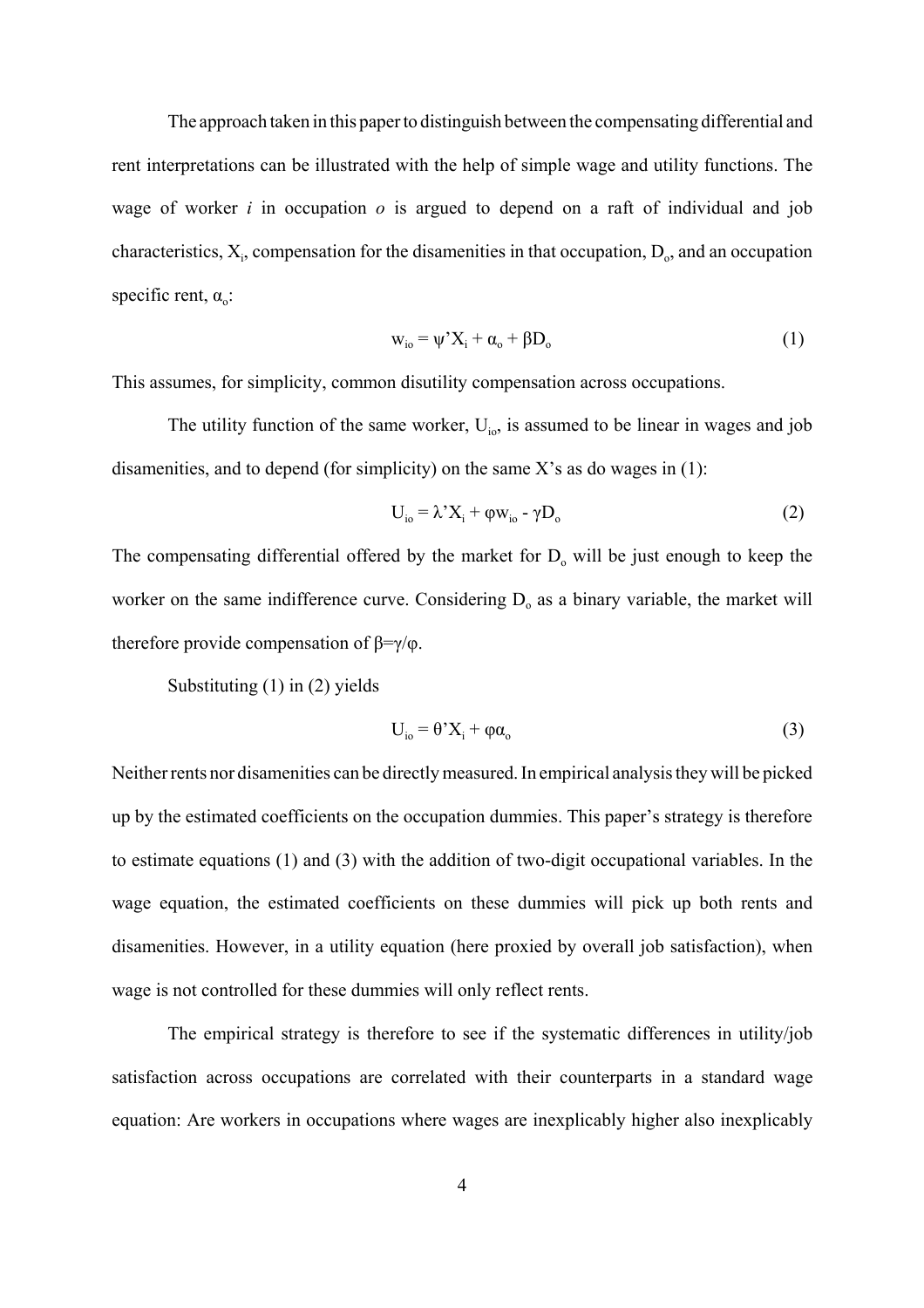more satisfied with their jobs? In terms of equations (1) and (3), this amounts to correlating the estimate of  $\alpha_0$  +  $\beta D_0$  with that of  $\varphi \alpha_0$ . If these two are indeed strongly correlated, then we may conclude that the rent component of wage differentials  $(\alpha_0)$  is substantial. On the other hand, if the rent element is small, then the correlation between  $\alpha_0 + \beta D_0$  and  $\varphi \alpha_0$  will also be small.

3. Data

The current paper uses data from the first nine waves of the British Household Panel Survey (BHPS), a general survey covering a random sample of approximately 10 000 individuals in 5 500 British households per year. This data set includes a wide range of information about individual and household demographics, health, labour force status, employment and values. There is both entry into and exit from the panel, leading to unbalanced data. The BHPS is a household panel: all adults in the same household are interviewed separately. The wave 1 data were collected in late 1991 - early 1992, the wave 2 data were collected in late 1992 - early 1993, and so on.

There are just under 45 000 observations with non-missing wage and job satisfaction information, concerning 12 000 different individuals. Dropping observations with missing values for the right-hand side variables used in the subsequent regressions yields a final sample of 30 600 observations on 7 800 different individuals.

The key question used in this paper is that regarding job satisfaction, which is taken as a proxy measure of utility at work. Job satisfaction has been shown to be a useful predictor of various work-related behaviours, such as quits (Freeman, 1978, Clark, Georgellis and Sanfey, 1998, and Clark, 2001*a*), absenteeism (Clegg, 1983) and productivity (Mangione and Quinn, 1975, and Patterson *et al*., 1997). As such, it seems to be a viable index of the work-related component of utility.

5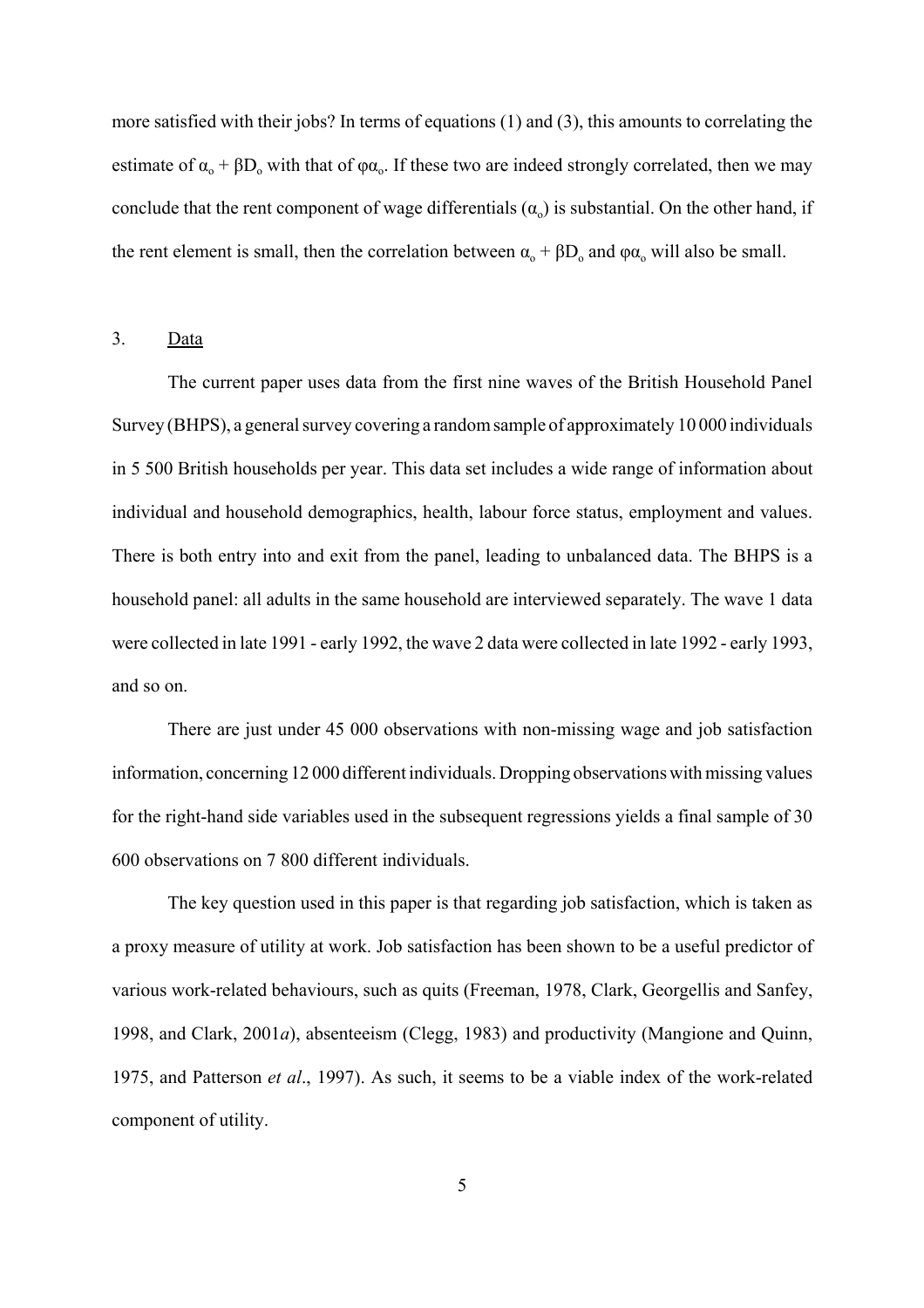In the BHPS data, respondents in employment initially rate their satisfaction levels with seven specific facets of their job (promotion prospects, total pay, relations with supervisors, job security, ability to work on one's own initiative, the actual work itself, and hours of work), each of which was to be given a number from one to seven, where a value of one corresponded to "not satisfied at all" and a value of seven corresponded to "completely satisfied". After they had rated their levels of contentment with the list of topics, individuals were asked a final question, worded as:

*"All things considered, how satisfied or dissatisfied are you with your present job overall using the same 1-7 scale?"*

It is the response to this last summary question which is used as a proxy measure of utility at work. The distribution of overall job satisfaction for this sample is shown below. As is typically found, there is bunching towards the top of the scale. Both the median and modal response is 6, on the 1 to 7 scale, and only 12% of respondents give responses of less than 4.

|                             | <b>Overall Job Satisfaction</b> |           |            |
|-----------------------------|---------------------------------|-----------|------------|
|                             | Value                           | Frequency | Percentage |
| Not Satisfied at All        |                                 | 521       | $1.9\%$    |
|                             | 2                               | 772       | 2.9%       |
|                             | 3                               | 1966      | 7.3%       |
|                             | 4                               | 2177      | 8.1%       |
|                             | 5                               | 5718      | 21.3%      |
|                             | 6                               | 11595     | 43.2%      |
| <b>Completely Satisfied</b> |                                 | 4088      | 15.2%      |
|                             |                                 |           |            |
| Total                       |                                 | 26837     | 100.0%     |

In the empirical analysis, the first three job satisfaction categories will be recoded together. The following section presents the results of wage and job satisfaction regressions. The focus will be firmly on the relationship between the estimated occupation (and industry) coefficients in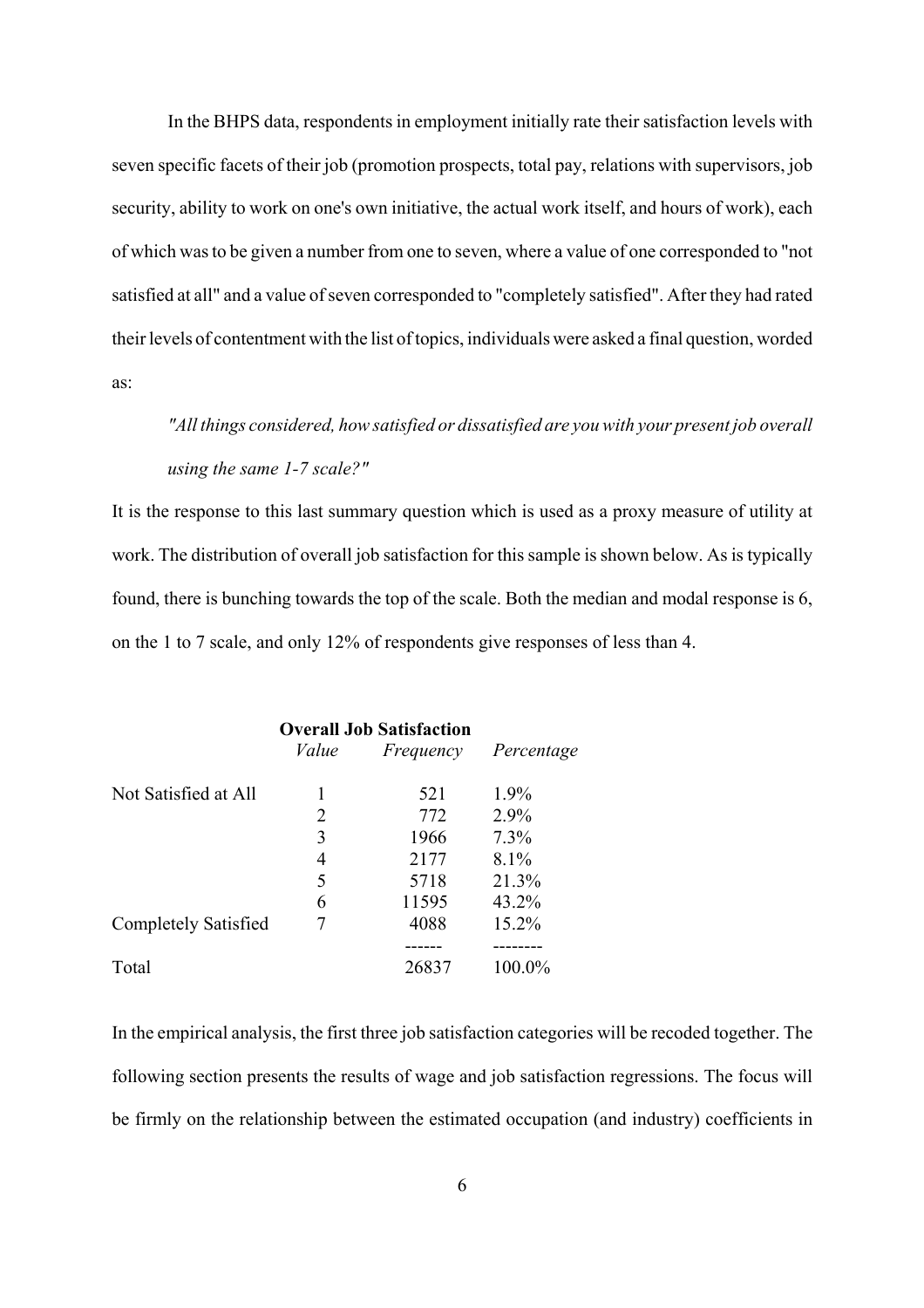these two regressions.

#### 4. Main Regression Results

A very wide range of control variables are used in the wage and job satisfaction regressions in equations (1) and (3) respectively. The latter is estimated using ordered probit techniques. In the first instance both are estimated on pooled data, using Huber-White techniques to correct the standard errors for correlation at the individual level. In addition to industry and occupation, the regressions control for demographic variables (region, wave, age, race, sex, education, health, marital status and house-renter) and job variables (hours, union member, union recognition, temporary job, manager, tenure, firm size, promotion opportunities, whether a second job is held, organisation type, work times, incentive schemes, and pension schemes). Last, I control for the local unemployment rate (matched in from Labour Force Survey data), which is typically negatively correlated with wages (Blanchflower and Oswald, 1995) and (to a perhaps lesser extent) with workers' well-being (Clark, 2001*b*). As equation (3) makes clear, job satisfaction is estimated here without controlling for the wage (it is the variation in the wage which is supposed to cancel out the presence of job amenities or disutilities in the compensating differential set-up).

In all of the empirical work presented in the paper, the omitted industry and occupation group is that with the largest number of observations. In addition, results are not presented for cells with fewer than twenty observations, these observations being dropped. This yields, in the pooled results, 53 two-digit industry categories and 75 two-digit occupation categories, with somewhat fewer in the panel analysis and the sub-regressions.

#### *Main Results*

The first two columns of Table 1 presents the results of wage and job satisfaction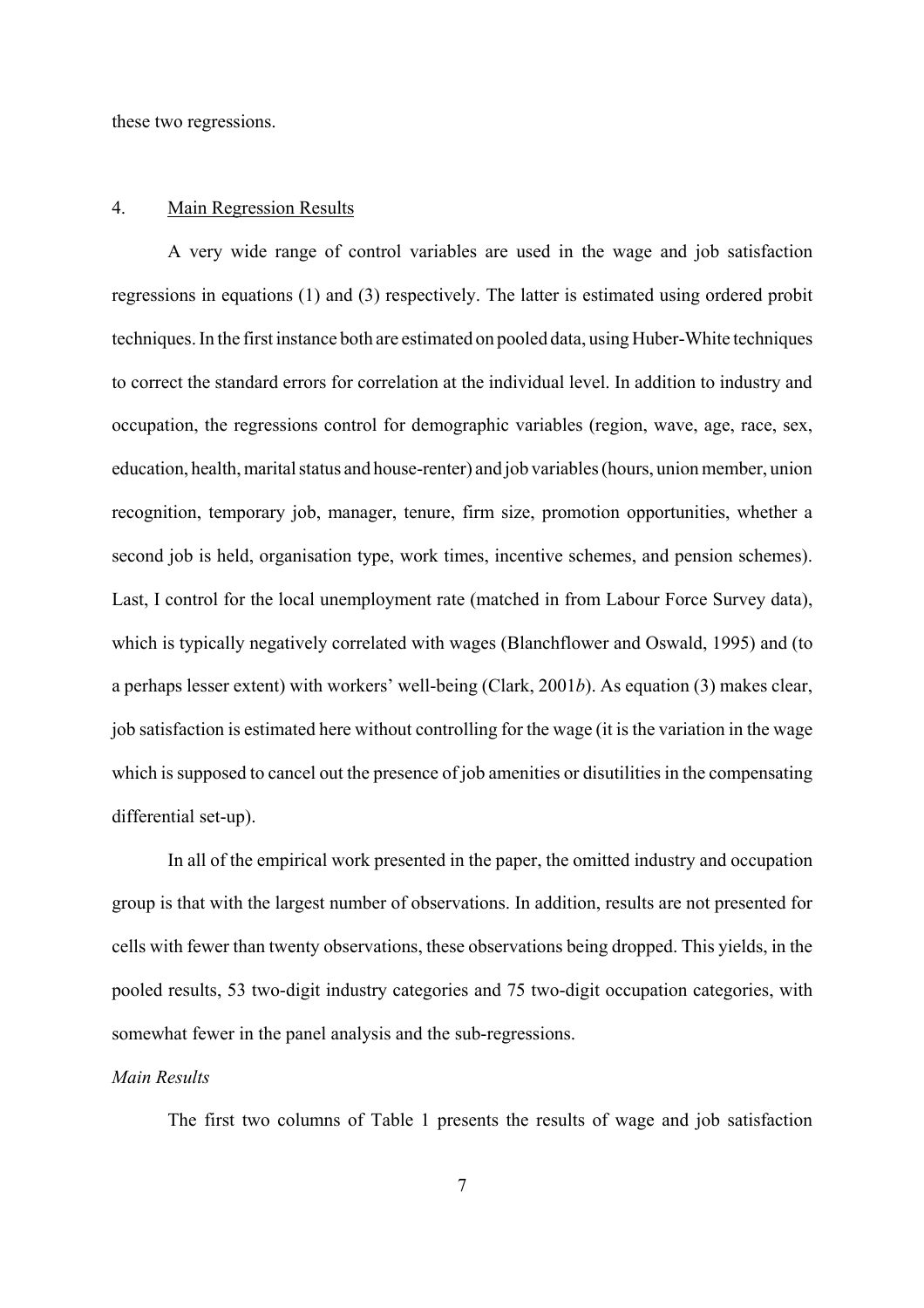regressions using pooled data. The wage regression explains over 80% of the variation in wages in the sample. The wage results are typical of those found in the literature. Wages are convex in age and tenure, and are higher for men, the better-educated, those in better health, the married, those in larger firms, and union members. The job satisfaction regression also reveals some correlations that are relatively well-known in the small empirical literature (see Clark, 1996). Job satisfaction is U-shaped in age (Clark *et al.*, l996), is lower for males (Clark, 1997), the bettereducated, union members, and those in larger firms, but higher for the married and those in better health.

Columns 3 and 4 of Table 1 present analogous results using panel estimation techniques. Column 3 estimates wages via a "within" regression, and in column 4 a fixed effect logit is used to estimate the probability of being "highly satisfied" (job satisfaction of six or seven on the one to seven scale). The panel regression results are very similar to those from the pooled regressions in the first two columns.

Of most interest in these regressions are the estimated coefficients on the industry and occupational dummies (53 and 75 respectively) across the two regressions. If wage differentials are (partly) rents, then we would expect workers in industries and occupations which pay well to also be relatively more satisfied with their jobs. In Table 1's level results, 20 out of the 75 occupational coefficients (27%) are of the same sign and significant in both the wage and job satisfaction equations, as compared to only 2 out of the 53 industry coefficients (4%).

Table 2 presents formal correlation results using Spearman rank correlation statistics<sup>1</sup>. The associated probability figures are in parentheses. Bold figures are significant at the five per cent level, and italic figures are significant at the ten per cent level. Two rows are presented within each panel. The first shows the correlation between the estimated wage occupation/industry coefficients and their job satisfaction counterparts. It may, however, be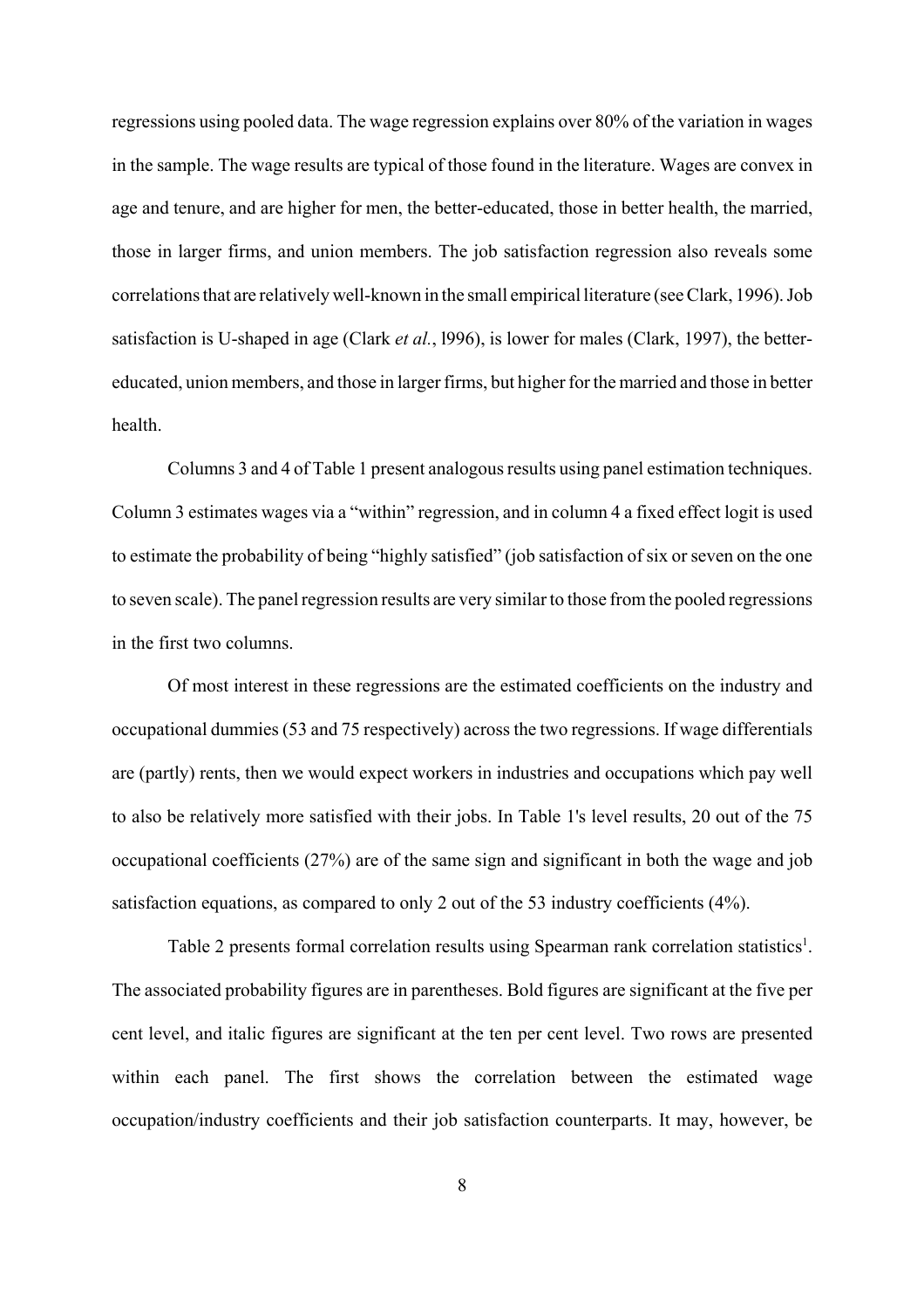argued that estimated coefficients may be large but imprecisely estimated. One way of overcoming this criticism is to weight each observation by the inverse of its standard error, so that better-defined estimates have greater weight. This amounts to correlating the t-statistics, which is the second measure.

The contrast between the industry and occupation results in Table 2 is striking. Strong correlations, especially for the t-statistics, are found for the estimated coefficients on the occupation dummies. On the contrary, there is little evidence that industries with high wages are also industries with highly satisfied workers<sup>2</sup>. These results hold for both level and panel regressions<sup>3</sup>. One interpretation is that at least part of occupational wage differentials represent rents: workers who are paid more than we, as econometricians, would expect, also record higher job satisfaction scores than we would expect<sup>4</sup>. However, industries with highly-paid workers are not industries with highly-satisfied workers.

### *Sub-regressions*

As with most labour market phenomena, it is of interest to ask which groups are most affected. The remainder of Table 2 presents rank correlation coefficients by various demographic and job variables (Sex, age, education and public/private sector). No positive significant correlations between industry wage and job satisfaction coefficients are found in any of the subgroups. On the contrary, the occupation results show a number of strong correlations: workers in high-wage occupations are more satisfied with their jobs. This correlation is particularly strong for younger workers (under the age of 40) and men. There is also weaker evidence that the correlation is higher (and hence, according to this paper's interpretation, that rents are more important) for higher-educated workers<sup>5</sup>.

Figure 1 shows the estimated industry and occupation coefficients and industry and occupation t-statistics for men. The points are weighted by the number of observations in each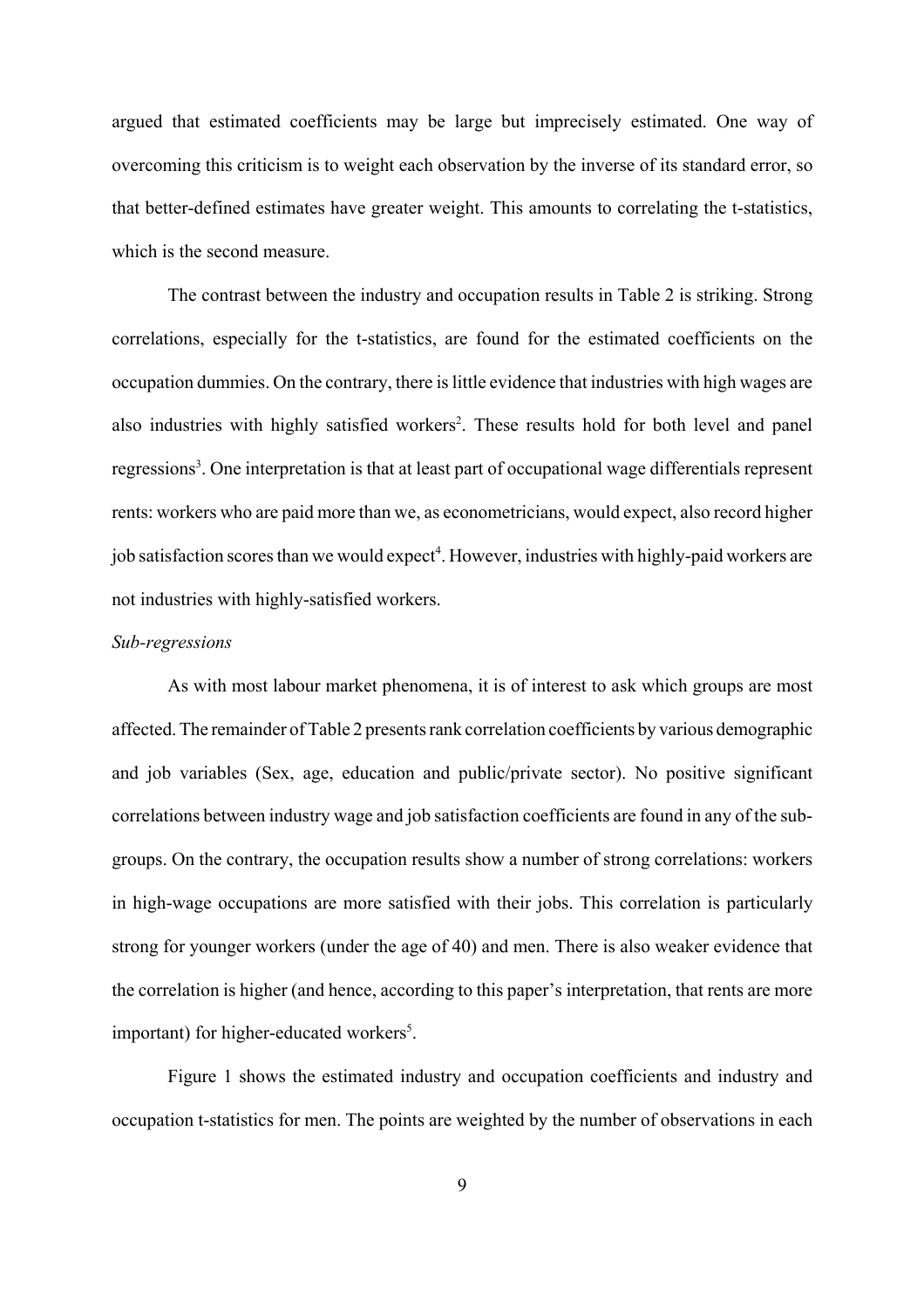industry or occupational group. At the occupational level, both the estimated coefficients and the associated t-statistics are clearly positively correlated. Over 80 per cent of the points are in the NE or SW quadrants, and 22 of the 68 observations<sup>6</sup> (32%) consist of t-statistics which both reflect significance at the five per cent level and which are of the same sign. By way of contrast, none of the 52 industry points satisfy this criterion.

### 5. Interpretation of the Results

The conclusion from Section 4 is that industries which pay well do not have workers who are any better satisfied than those in other industries. On the contrary, high-paying occupations are associated with more satisfied workers. A provisional conclusion, in line with the paper's hypothesis, is that occupational wage differentials are partly rents, whereas higher industry wages do not induce higher satisfaction and may therefore be considered as compensation for job disamenities (either physical working conditions, or payment for higher effort in an efficiency wage framework $)^7$ .

This section will initially consider some alternative explanations of the correlation between wages and job satisfaction at the occupational level, before using spell data from the BHPS to shed some light on how workers get to the supposed "high-rent" jobs.

#### *Omitted variables*

An obvious worry regarding the above results is that there are omitted variables which are correlated with both wages and job satisfaction. One candidate is ability (see Gibbons and Katz, 1992). However, to the extent that ability is fixed, it will be washed out in the panel regressions, which nevertheless in Table 2 exhibit the same qualitative results as in the level regressions. This argument equally applies to any other omitted variable which is fixed over time. As a further check, was introduced in place of the coarse three-level variable in Table 1.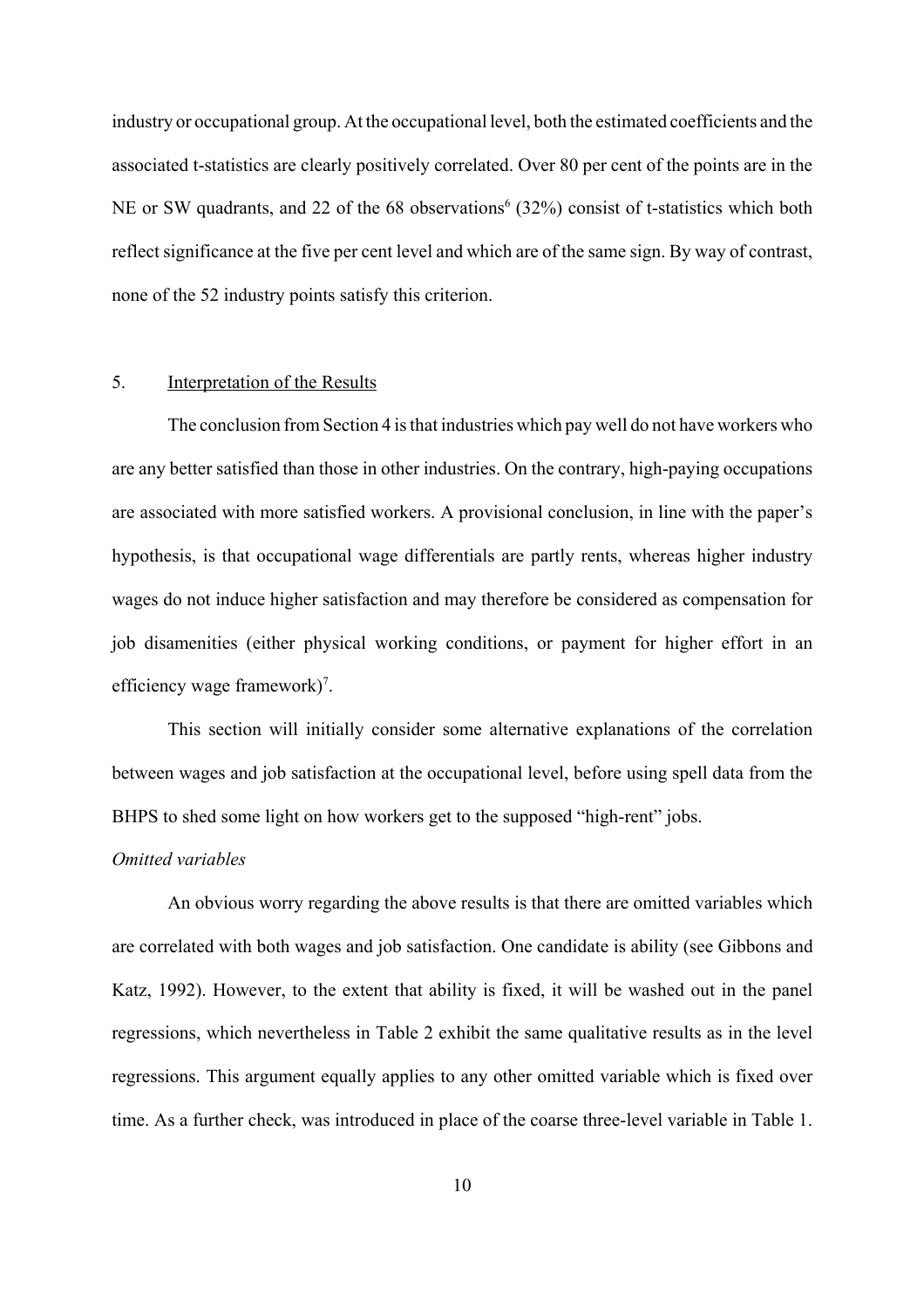This in no way changed the results. It should be noted that Table 1 includes a relatively fine thirteen-level education variable, as well as controls for both tenure and its square, which will pick up learning by doing.

#### *Heterogeneity in hard work/leisure preferences*

This point relies on the potential heterogeneity of workers in their tastes for hard work and income. Endogenous occupational choice suggests that those who are least harmed by hard work (or who have the highest marginal utility of income) may well choose difficult, high-paying jobs: the sorting of workers into job types could be behind the wage and job satisfaction correlations at the occupational levels (although it would remain to be explained why such sorting is not observed at the industry level).

A first general point is that any such fixed preferences will be controlled for in panel regressions, which however reveal the same correlation results as the level regressions. It can be countered that such sorting takes time, and it is exactly this that the panel results are picking up. However, in this case we might reasonably expect the correlations between occupational wage and job satisfaction residuals to be stronger for older workers, for whom such sorting is presumably completed. In fact Table 2 shows that the opposite is true: higher wages are associated with higher job satisfaction only for younger workers.

Nevertheless, an explicit test requires that tastes for income and hard work be controlled for in the first-stage regressions. My approach here has been to find variables that are arguably correlated with such tastes. With respect to job disamenities, I use dummy variables for whether the individual's father *a)* worked or not (when the respondent was aged 14), *b)* was selfemployed, *c)* had employees, and *d)* was a manager; I also control for the father's occupation (at the one-digit level). Analogous variables are used for the respondent's mother. With respect to the marginal utility of income, I control for the number and ages of children, spouse's labour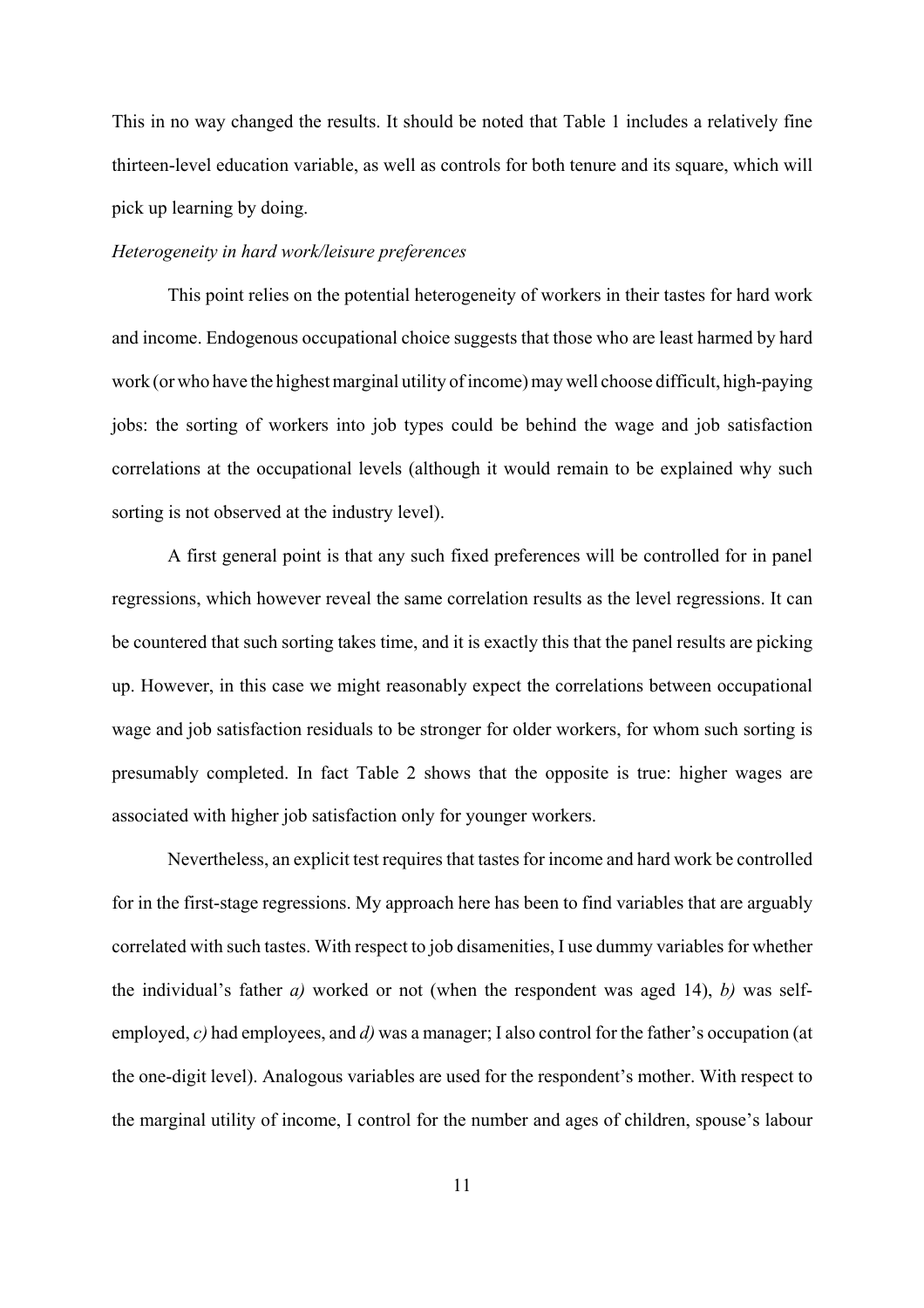force status, and spouse's wage and hours of work.

A number of these variables attract significant estimates, although relatively few are of the same sign in the wage and job satisfaction regressions. The key finding is that their addition to the first-stage regressions in no way changes the correlations found in Table 2.

#### *Labour Market Transitions and Job ladders*

The last interpretation of this paper's results maintains that part of occupational wage structure represents rents. As I hold that some occupations really are better than others, it is obvious to ask the question: How do individuals obtain these "good jobs"?<sup>8</sup> The BHPS data contains detailed labour market spell information, which I here use to provide some suggestions about how the British labour market works.

I limit this investigation to occupational differences, as it is here that supposed rents are found. I first split occupations up into two job satisfaction groups: "high" (20 occupations) and "not high" (55 occupations), using the estimated occupation coefficients from Table 1's level results (where "high" refers to occupations with positive significant coefficients, and "not high" to the others). I then use the dataset of labour market spells which is supplied with the BHPS data to see how individuals move into these different types of jobs.

The first part of Table 3 shows that individuals are more likely to move into good jobs if they were working in the previous labour market spell, which is perhaps unsurprising. The second panel looks at those who were employed in the previous labour market spell, and cuts up current job quality by the reason the previous job episode ended. The results show that it is promotion which leads to the good jobs: 45 per cent of promotees move into high-quality jobs, as opposed to only 32 per cent of those who "left for a better job"<sup>9</sup>. T-tests reveal that the percentage moving into high-quality jobs via promotion is greater than the percentage moving for any of the other reasons at far better than the 0.1 per cent level.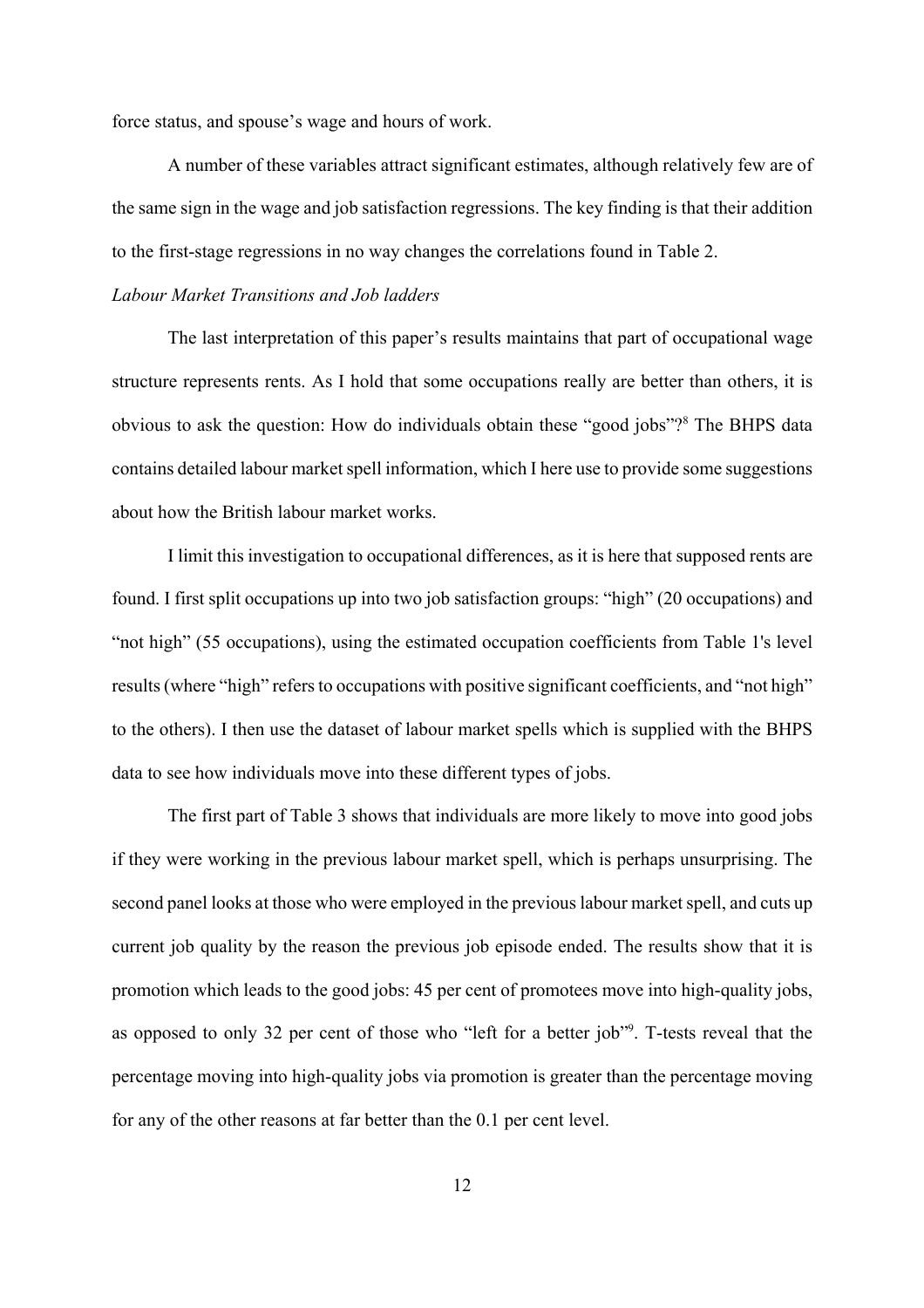The figures to the right of this second panel show that the average changes in the occupational wage and job satisfaction coefficients according to the reason that the last job spell ended. Again, it is promotees who enjoy both the largest rise in the occupational wage coefficient (the move towards "inexplicably" high-paying occupations) and the largest rise in the occupational job satisfaction coefficients (the move towards "inexplicably" high-satisfaction occupations).

The last panel presents transition matrices between the two levels of job quality, both for non-promotees and for promotees. It is the upper diagonal of these matrices which are of interest: those who increase the quality of their job. This figure is 16 per cent for non-promotees, but 22 per cent for promotees, a significant difference at the 0.1 per cent level.

The finding that it is the employed who move to good jobs is not surprising. What is perhaps more novel is that access to good jobs, defined here as those with high job satisfaction (and mostly high wages: see Table 2), is obtained through promotion. This may explain why rents are not competed away: it is not the worker who decides whether she is promoted, but the  $firm<sup>10</sup>$ . The question remains why firms would make rents available (via promotion) to workers. An answer is supplied by tournament theory: rents are available to the winners of tournaments, and this incites hard work. Although it is difficult to test tournament theory directly, I believe that the results in this paper show that, at the occupational level, high-wage occupations are indeed high-rent occupations. Access to these high-rent occupations seems to be determined by firms themselves, which suggests that it is in their interest that such rents remain $11$ .

#### 6. Conclusion

This paper has used nine waves of British panel data to show that high-wage occupations are also high job satisfaction occupations. I suggest that this finding rejects a purely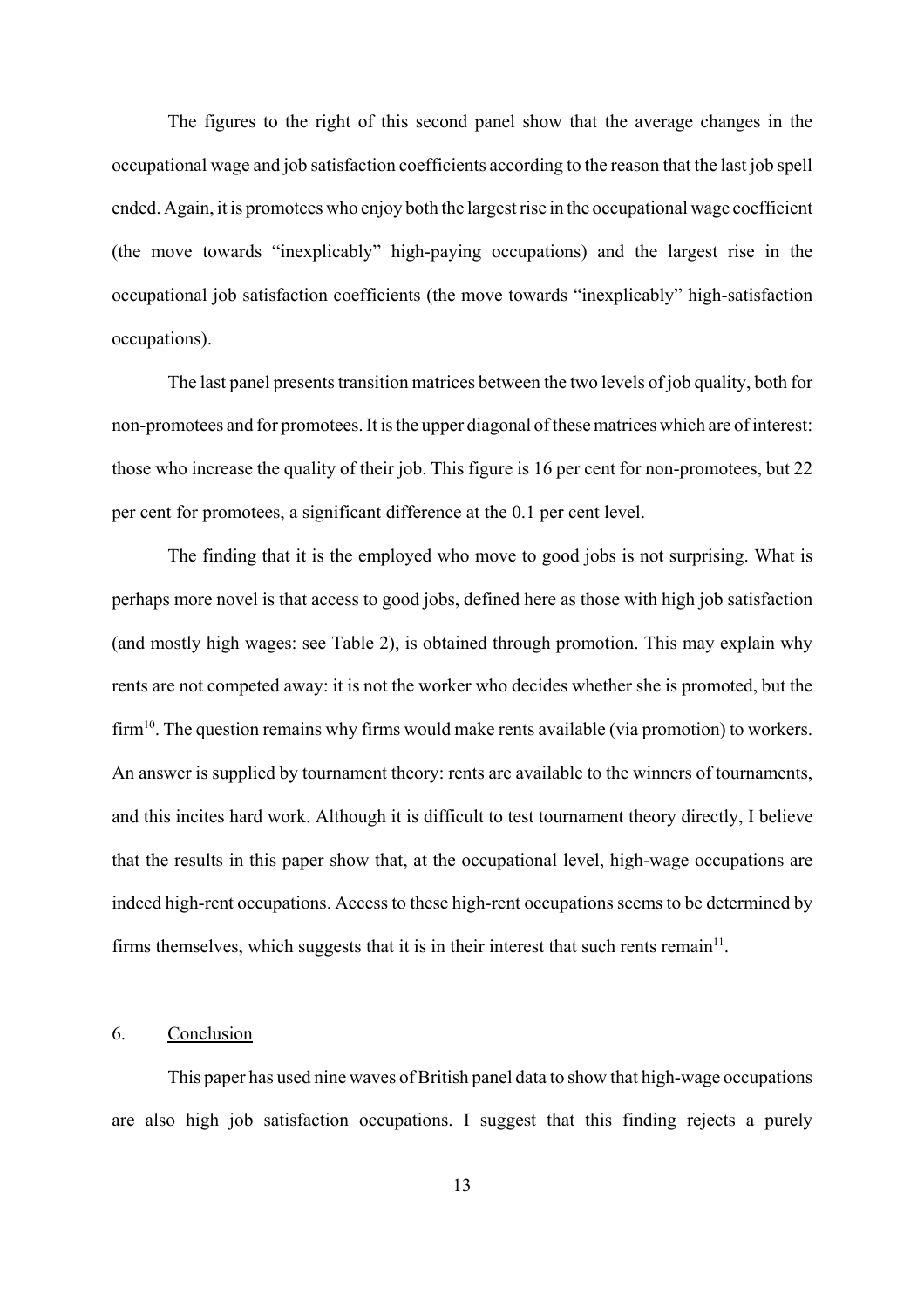compensating differential interpretation of the occupational wage structure.

The relationship is found in both level and panel regressions, and is stronger for men and for younger workers. I argue that these findings are not consistent with explanations based on unobserved individual heterogeneity and the endogenous choice of occupations.

My preferred interpretation is in terms of occupational rents. An indication as to why these rents are not competed away comes from the analysis of the labour market episodes in the data. Movements to "good jobs" are significantly more likely to come via promotion than via quitting. Some simple analysis of transition matrices shows that promotees are significantly more likely to move up the job quality ladder than are those whose last job ended for any other reason. It therefore seems to be firms, rather than workers, who hold the key to what I argue are highrent jobs, which explains why such rents are not competed away. This finding is consistent with tournament theory.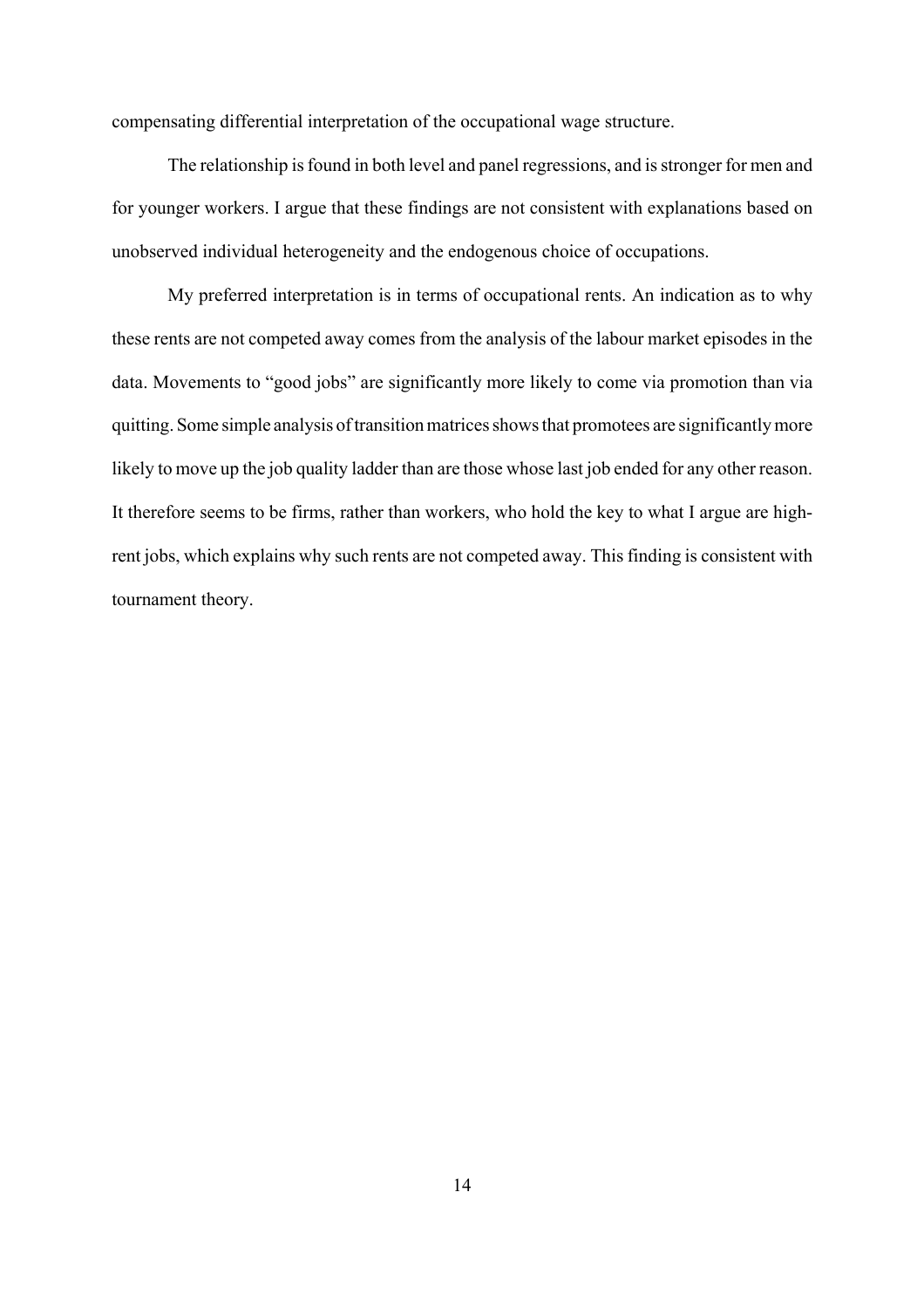#### Footnotes

\* I am grateful to Fabrice Etilé, Paul Frijters, Olivier Godechot, Marc Gurgand, Dan Hamermesh, David Margolis, Jean-Marc Robin and Bob Sandy for comments. I also thank seminar participants at the AEA Conference (Atlanta), the Jourdan Labour Group and the Tinbergen Institute. The BHPS data were made available through the ESRC Data Archive. The data were originally collected by the ESRC Research Centre on Micro-social Change at the University of Essex. Neither the original collectors of the data nor the Archive bear any responsibility for the analyses or interpretations presented here.

1. It is very tempting to run bivariate correlations of one series on the other. However, as their metric is not the same (one set of coefficients refers to Pounds per month, the other to movements in a probability distribution) I have not done so.

2. It may be countered that the wage and job satisfaction equations should be estimated jointly. Considering job satisfaction as cardinal, I re-estimated the level equations using Zellner's seemingly unrelated regression equations technique. The resulting t-statistics on the correlations between the estimated occupation coefficients in the two equations are if anything somewhat stronger. The correlations between estimated industry coefficients are all insignificant.

3. More prosaically, plotting the estimated coefficients in the wage and job satisfaction regressions against each other, sixty per cent of the occupation pairs are in the NE/SW quadrants, compared to only just over a quarter of the industry pairs.

4. It is worth remembering that, in a world of compensating differentials, there is no reason why job satisfaction should be higher in high-wage occupations. Indeed, at the industry level it isn't.

5. Despite the much smaller sample sizes, the same qualitative results can be reproduced in subregressions using panel data techniques.

6. Seven additional two-digit occupations are dropped for men, as they contain less than twenty observations each.

7. A further test can be carried out to reinforce this interpretation. I matched in male serious injury rates at the two-digit occupational level. These were not significantly correlated with the estimated occupation coefficients from the job satisfaction equation. Further, in a simple OLS regression, controlling for injury rates did not change the strong significance of the correlation between the estimated occupation coefficients in the wage equation and the estimated occupation coefficients in the job satisfaction equation.

8. The "best" occupations, as measured by estimated coefficients in the job satisfaction regressions, are Health & related occupations, Health professionals, and Managers & administrators. The worst are Assemblers/lineworkers and Other routine process operatives.

9. As might be expected from Table 2, these differences are stronger for men. Here, for example, 36 percent of promotees move into high quality jobs, compared to only 24 per cent of voluntary quitters: the percentage point gap for men is twice as high as that in Table 3.

10. I had originally thought that the occupation coefficients in a quit equation would be correlated with those from the wage and job satisfaction equations in Table 1. This was not the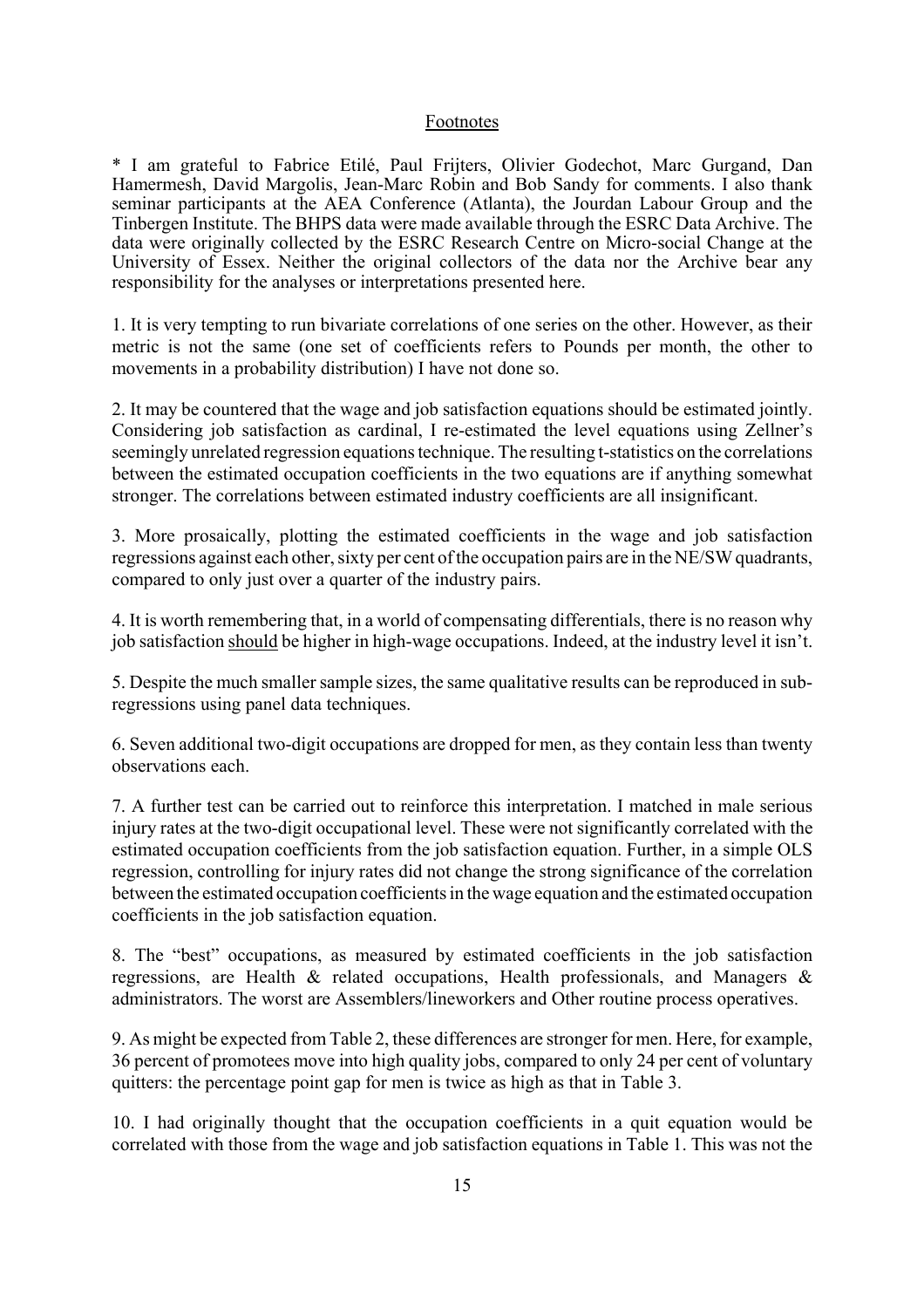case. Workers show no greater tendency to quit from low-wage/job satisfaction occupations. If their access to high-wage/satisfaction occupations is via promotion, then this is understandable.

11. It is of course impossible to appeal to tournaments to explain industry-wage differences, as firms generally operate in one industry only.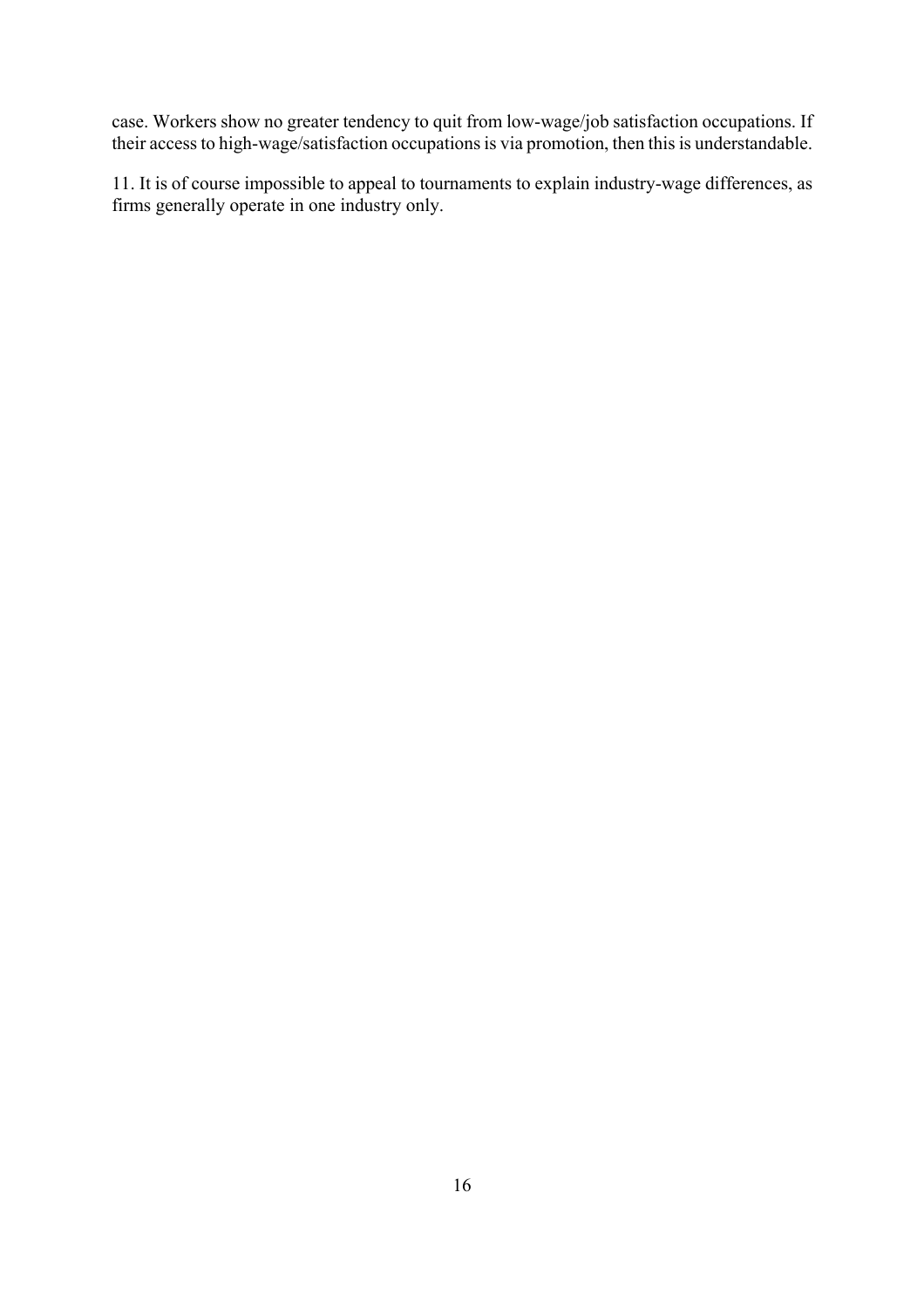|  |  | Table 1. Wage and Job Satisfaction Regressions. |  |
|--|--|-------------------------------------------------|--|
|  |  |                                                 |  |

|                                   | <b>Level Equations</b> |                     | <b>Panel Regressions</b> |                     |
|-----------------------------------|------------------------|---------------------|--------------------------|---------------------|
|                                   | <b>Wages</b>           | Job                 | <b>Wages</b>             | Job                 |
|                                   |                        | <b>Satisfaction</b> |                          | <b>Satisfaction</b> |
| Age                               | 0.045                  | $-0.048$            | ---                      | $---$               |
|                                   | (.003)<br>$-0.530$     | (.007)<br>0.666     |                          | ---                 |
| Age-squared/1000                  | (.031)                 | (.087)              | ---                      |                     |
| Male                              | 0.173                  | $-0.198$            | ---                      | ---                 |
|                                   | (.014)                 | (.041)              |                          |                     |
| Education Dummies (13)            | Yes                    | Yes                 | ---                      | ---                 |
| Regional Unemployment Rate        | $-0.006$               | $-0.001$            | 0.000                    | $-0.011$            |
|                                   | (.003)                 | (.009)              | (.002)                   | (.022)              |
| Union member                      | 0.036                  | $-0.092$            | 0.039                    | $-0.075$            |
|                                   | (.009)                 | (.026)              | (.008)                   | (.088)              |
| Temporary contract                | $-0.072$               | $-0.153$            | $-0.076$                 | $-0.117$            |
|                                   | (.014)                 | (.038)              | (.009)                   | (.103)              |
| Ethnic group: African/Caribbean   | $-0.048$               | $-0.263$            | ---                      | ---                 |
|                                   | (.038)                 | (.094)              |                          |                     |
| Ethnic Group: Indian Subcontinent | $-0.062$               | 0.056               | ---                      | ---                 |
|                                   | (.032)                 | (.09)               |                          |                     |
| Health: Excellent                 | 0.031                  | 0.372               | 0.003                    | 0.421               |
| Health: Good                      | (.009)<br>0.014        | (.026)<br>0.152     | (.006)<br>0.002          | (.073)<br>0.228     |
|                                   | (.007)                 | (.022)              | (.005)                   | (.058)              |
| Manager/Supervisor                | 0.125                  | 0.031               | 0.064                    | 0.049               |
|                                   | (.007)                 | (.022)              | (.005)                   | (.06)               |
| Log hours                         | 0.846                  | $-0.292$            | 0.702                    | $-0.474$            |
|                                   | (.015)                 | (.032)              | (.008)                   | (.104)              |
| Married                           | 0.039                  | 0.158               | 0.054                    | $-0.245$            |
|                                   | (.01)                  | (.031)              | (.01)                    | (.116)              |
| Separated                         | 0.023                  | 0.127               | 0.051                    | 0.047               |
|                                   | (.02)                  | (.071)              | (.018)                   | (.207)              |
| Divorced                          | 0.019                  | 0.111               | 0.060                    | $-0.369$            |
|                                   | (.017)                 | (.047)              | (.016)                   | (.185)              |
| Widowed                           | 0.013                  | 0.317               | 0.042                    | 0.569               |
|                                   | (.03)                  | (.111)              | (.039)                   | (.485)              |
| Job Tenure                        | 0.035                  | $-0.140$            | 0.013                    | $-0.999$            |
|                                   | (.011)                 | (.042)              | (.008)                   | (.115)              |
| <b>Job Tenure Squared</b>         | $-0.001$               | 0.003               | 0.000                    | 0.017               |
|                                   | (0)                    | (.002)              | (0)                      | (.005)              |
| Firm Size: 1-24                   | $-0.116$               | 0.180               | $-0.052$                 | 0.105               |
|                                   | (.01)                  | (.027)              | (.007)                   | (.078)              |
| Firm Size: 25-199                 | $-0.028$               | 0.059               | $-0.014$                 | 0.049               |
|                                   | (.008)                 | (.024)              | (.006)                   | (.065)              |
| Renter                            | $-0.079$               | 0.113               | $-0.024$                 | 0.063               |
| <b>Promotion Opportunities</b>    | (.009)<br>0.033        | (.027)<br>0.286     | (.008)<br>0.024          | (.094)<br>0.635     |
|                                   | (.007)                 | (.02)               | (.004)                   | (.052)              |
| Has second job                    | $-0.040$               | $-0.058$            | $-0.032$                 | $-0.226$            |
|                                   |                        |                     |                          |                     |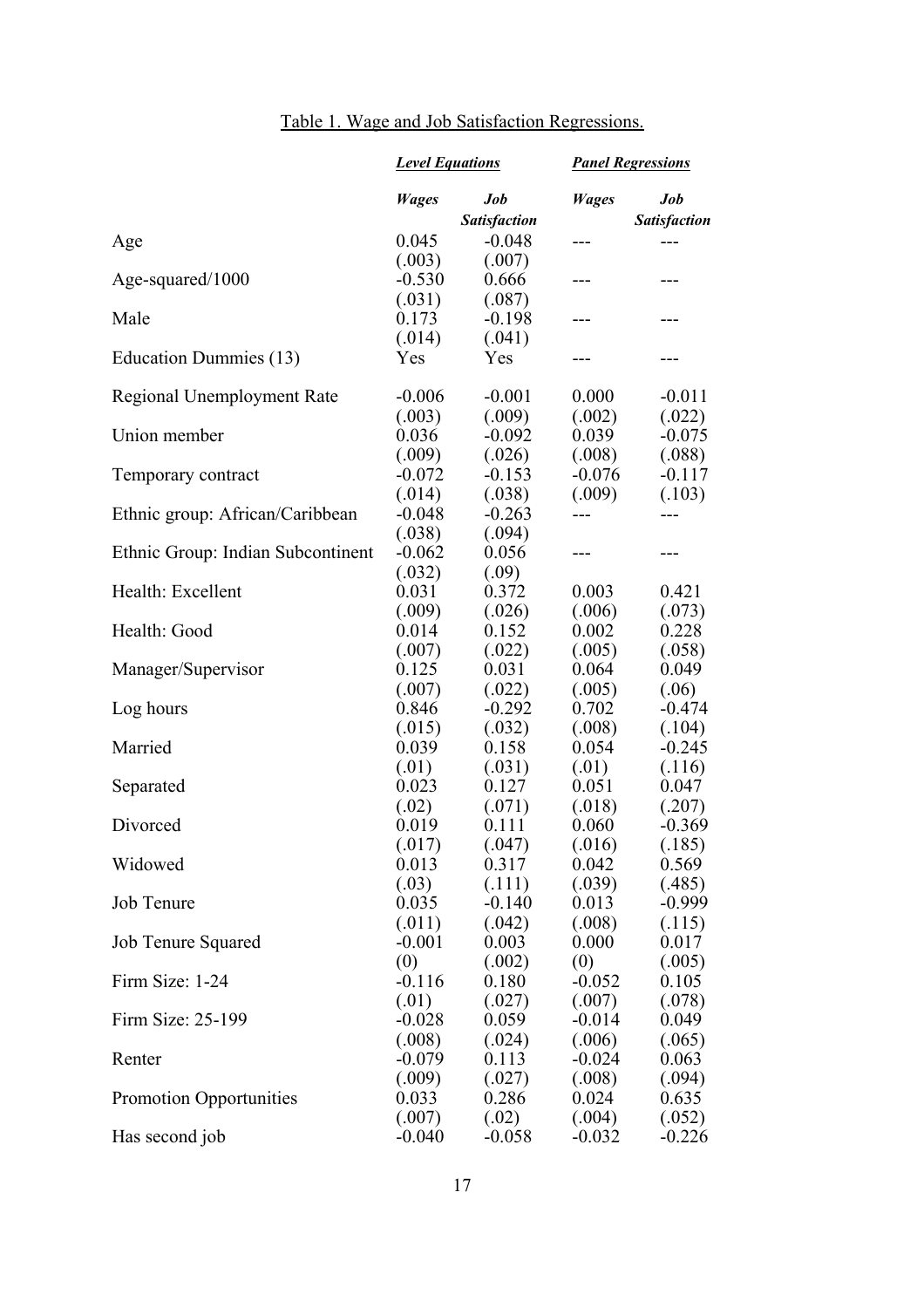| Organisation type dummies (7)  | (.011)<br>Yes      | (.029)<br>Yes      | (.007)<br>Yes      | (.081)<br><b>Yes</b> |
|--------------------------------|--------------------|--------------------|--------------------|----------------------|
| Work time: Mornings only       | $-0.149$           | 0.110              | $-0.077$           | 0.005                |
|                                | (.015)             | (.05)              | (.012)             | (.155)               |
| Work time: Afternoons only     | $-0.131$           | 0.120              | $-0.101$           | $-0.301$             |
|                                | (.022)             | (.096)             | (.021)             | (.259)               |
| Work time: Evenings only       | $-0.092$           | 0.059              | $-0.084$           | $-0.320$             |
|                                | (.022)             | (.07)              | (.017)             | (.204)               |
| Work time: At night            | 0.074              | $-0.126$           | 0.054              | $-0.422$<br>(.202)   |
| Work time: Both lunch/eves     | (.025)<br>$-0.074$ | (.071)<br>$-0.191$ | (.017)<br>$-0.068$ | $-0.776$             |
|                                | (.033)             | (.091)             | (.026)             | (.314)               |
| Work time: Other times/day     | $-0.145$           | $-0.048$           | $-0.045$           | $-0.007$             |
|                                | (.062)             | (.153)             | (.033)             | (.385)               |
| Work time: Rotating shifts     | 0.065              | $-0.093$           | 0.041              | $-0.156$             |
|                                | (.011)             | (.034)             | (.009)             | (.101)               |
| Work time: Varies/no pattern   | $-0.009$           | $-0.022$           | 0.045              | $-0.084$             |
|                                | (.019)             | (.051)             | (.011)             | (.125)               |
| Work time: Daytime and Evening | 0.001              | 0.008              | 0.006              | $-0.008$             |
|                                | (.018)             | (.041)             | (.01)              | (.116)               |
| Work time: Other               | $-0.061$           | 0.022              | 0.028              | 0.337                |
|                                | (.035)             | (.1)               | (.025)             | (.335)               |
| <b>Incentive Payments</b>      | 0.054              | 0.030              | 0.035              | 0.089                |
|                                | (.007)             | (.02)              | (.005)             | (.053)               |
| Trade Union Recognised         | 0.031              | $-0.004$           | 0.052              | 0.058                |
|                                | (.009)             | (.027)             | (.007)             | (.077)               |
| Pension Member                 | 0.109              | $-0.011$           | 0.067              | 0.045                |
|                                | (.009)             | (.026)             | (.007)             | (.079)               |
| Region Dummies (18)            | Yes                | Yes                | Yes                | Yes                  |
| Industry Dummies (54)          | Yes                | Yes                | Yes                | Yes                  |
| Occupation Dummies (73)        | Yes                | Yes                | Yes                | Yes                  |
| Wave 2                         | 0.075              | $-0.094$           | $---$              | ---                  |
|                                | (.011)             | (.037)             |                    |                      |
| Wave 3                         | 0.093              | $-0.142$           | 0.095              | 0.117                |
|                                | (.007)             | (.027)             | (.006)             | (.068)               |
| Wave 4                         | 0.130              | $-0.183$           | 0.150              | $-0.026$             |
|                                | (.007)             | (.026)             | (.005)             | (.064)               |
| Wave 5                         | 0.151              | $-0.165$           | 0.195              | 0.007                |
| Wave 6                         | (.007)<br>0.178    | (.025)             | (.006)<br>0.234    | (.066)               |
|                                | (.008)             | $-0.149$           |                    | 0.042                |
| Wave 7                         | 0.204              | (.026)<br>$-0.129$ | (.006)<br>0.288    | (.07)<br>0.056       |
|                                | (.009)             | (.029)             | (.007)             | (.079)               |
| Wave 8                         | 0.212              | $-0.145$           | 0.338              | $-0.033$             |
|                                | (.016)             | (.052)             | (.012)             | (.141)               |
| Wave 9                         | 0.252              | $-0.147$           | 0.403              | 0.013                |
|                                | (.017)             | (.055)             | (.013)             | (.146)               |
| Constant                       | 2.475              |                    | 4.092              | ---                  |
|                                | (.077)             |                    | (.043)             |                      |
|                                |                    |                    |                    |                      |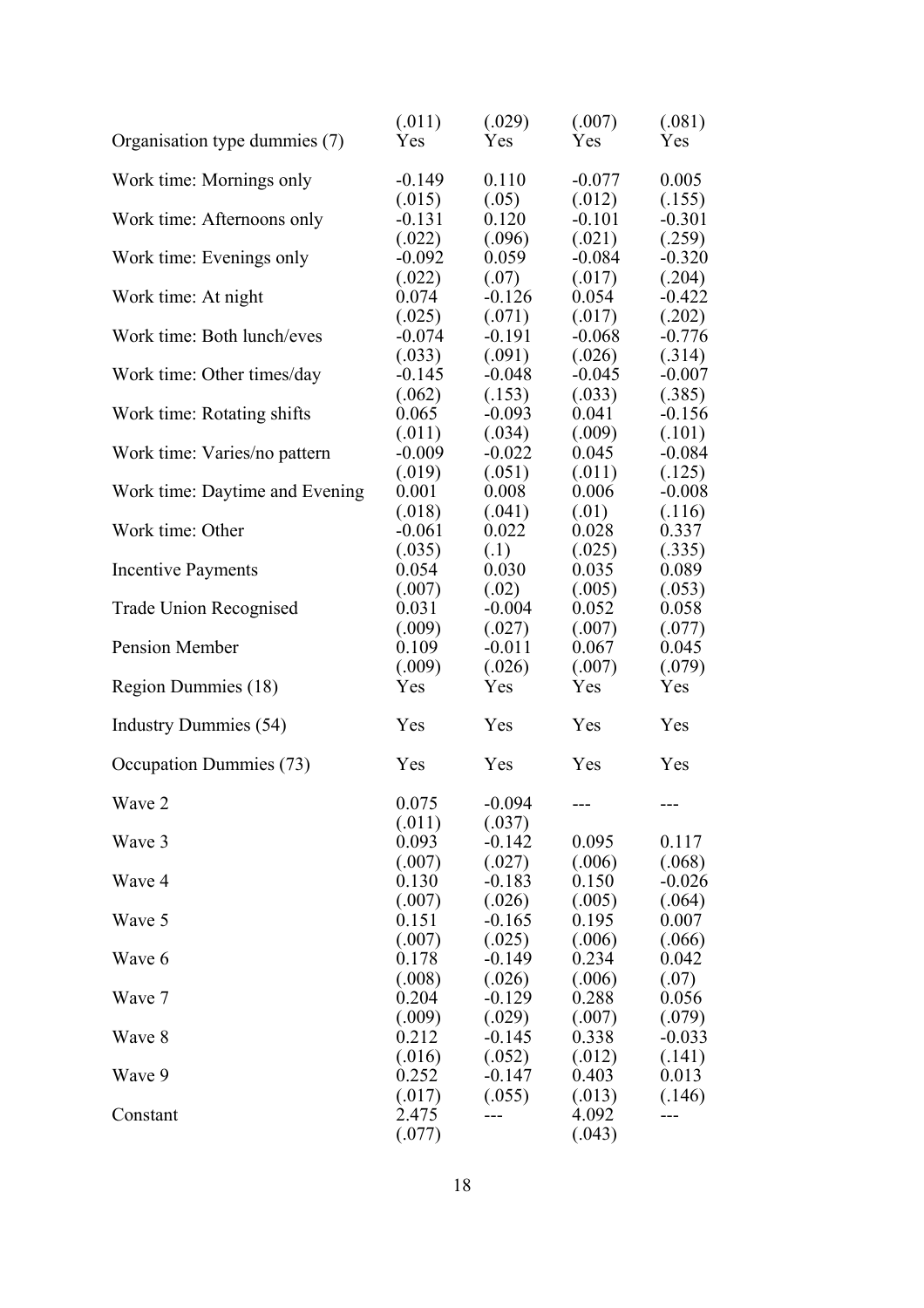| Mu(1)                  |       | $-2.838$        |       |            |
|------------------------|-------|-----------------|-------|------------|
|                        |       | (.193)          |       |            |
| Mu(2)                  |       | $-2.455$        |       |            |
|                        |       | (.193)          |       |            |
| Mu(3)                  |       | $-1.794$        |       |            |
|                        |       | (.192)          |       |            |
| Mu(4)                  |       | $-0.521$        |       |            |
|                        |       | (.192)          |       |            |
| Number of observations | 24746 | 24746           | 24646 | 14842      |
| R-Squared              | 0.806 |                 |       |            |
| Log Likelihood         |       | $-34365.45$ --- |       | $-6009.44$ |
| Log Likelihood at Zero |       | $-36094.98$ --- |       | $-6334.94$ |
|                        |       |                 |       |            |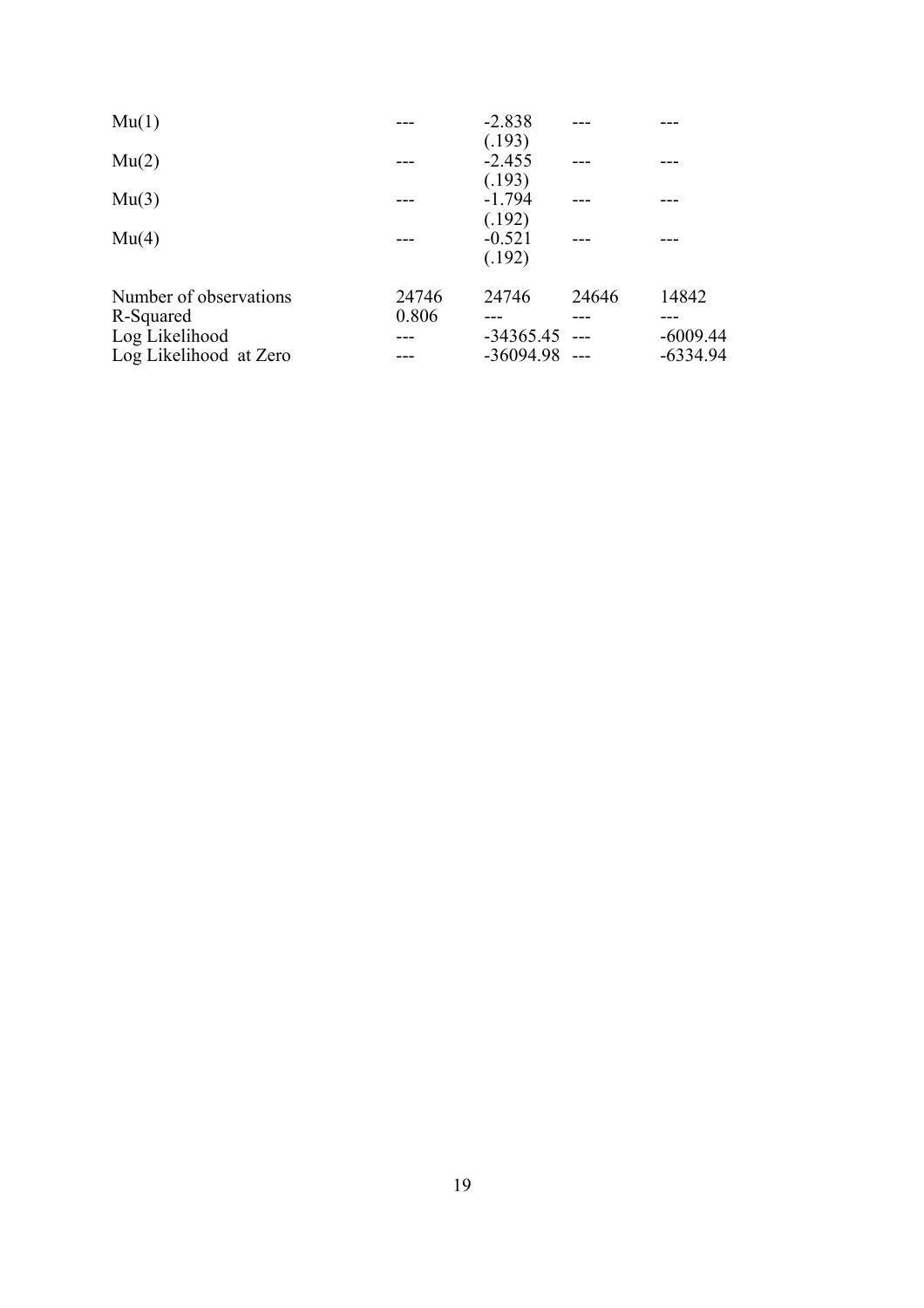|                 |                                  | <b>Occupation</b> | <b>Industry</b> |
|-----------------|----------------------------------|-------------------|-----------------|
| All             | <b>Estimated Coefficients</b>    | 0.24              | $-0.02$         |
| (Level)         |                                  | $(p=0.04)$        | $(p=0.86)$      |
|                 | <b>T-Statistics</b>              | 0.35              | $-0.08$         |
|                 |                                  | $(p=0.00)$        | $(p=0.57)$      |
| All             | <b>Estimated Coefficients</b>    | 0.06              | 0.11            |
| (Panel)         |                                  | $(p=0.60)$        | $(p=0.44)$      |
|                 | T-statistics                     | 0.37              | 0.03            |
|                 |                                  | $(p=0.00)$        | $(p=0.82)$      |
| Women           | <b>Estimated Coefficients</b>    | 0.07              | $-0.05$         |
|                 |                                  | $(p=0.62)$        | $(p=0.74)$      |
|                 | <b>T-Statistics</b>              | 0.14              | $-0.05$         |
|                 |                                  | $(p=0.30)$        | $(p=0.75)$      |
| Men             | <b>Estimated Coefficients</b>    | 0.43              | $-0.01$         |
|                 |                                  | $(p=0.00)$        | $(p=0.94)$      |
|                 | <b>T-Statistics</b>              | 0.54              | $-0.09$         |
|                 |                                  | $(p=0.00)$        | $(p=0.50)$      |
| Young           | <b>Estimated Coefficients</b>    | 0.29              | $-0.09$         |
|                 |                                  | $(p=0.01)$        | $(p=0.55)$      |
|                 | <b>T-Statistics</b>              | 0.42              | $-0.13$         |
|                 |                                  | $(p=0.00)$        | $(p=0.37)$      |
| Old             | <b>Estimated Coefficients</b>    | 0.14              | 0.01            |
|                 |                                  | $(p=0.26)$        | $(p=0.95)$      |
|                 | <b>T-Statistics</b>              | 0.13              | 0.00            |
|                 |                                  | $(p=0.30)$        | $(p=0.99)$      |
| High-           | <b>Estimated Coefficients</b>    | 0.35              | $-0.22$         |
| <b>Educated</b> |                                  | $(p=0.01)$        | $(p=0.13)$      |
|                 | <b>T-Statistics</b>              | 0.47              | $-0.21$         |
|                 |                                  | $(p=0.00)$        | $(p=0.17)$      |
|                 | Not High- Estimated Coefficients | 0.16              | 0.06            |
| Educated        |                                  | $(p=0.20)$        | $(p=0.67)$      |
|                 | T-Statistics                     | 0.26              | 0.01            |
|                 |                                  | $(p=0.04)$        | $(p=0.95)$      |
| Private         | <b>Estimated Coefficients</b>    | 0.22              | $-0.05$         |
|                 |                                  | $(p=0.06)$        | $(p=0.73)$      |
|                 | T-Statistics                     | 0.35              | $-0.02$         |
|                 |                                  | $(p=0.00)$        | $(p=0.90)$      |
| <b>Public</b>   | <b>Estimated Coefficients</b>    | 0.28              | $-0.22$         |
|                 |                                  | $(p=0.05)$        | $(p=0.45)$      |
|                 | T-Statistics                     | 0.28              | $-0.16$         |
|                 |                                  | $(p=0.05)$        | $(p=0.58)$      |

Note: **Bold** = significant at the five per cent level; *Italic* = significant at the ten per cent level.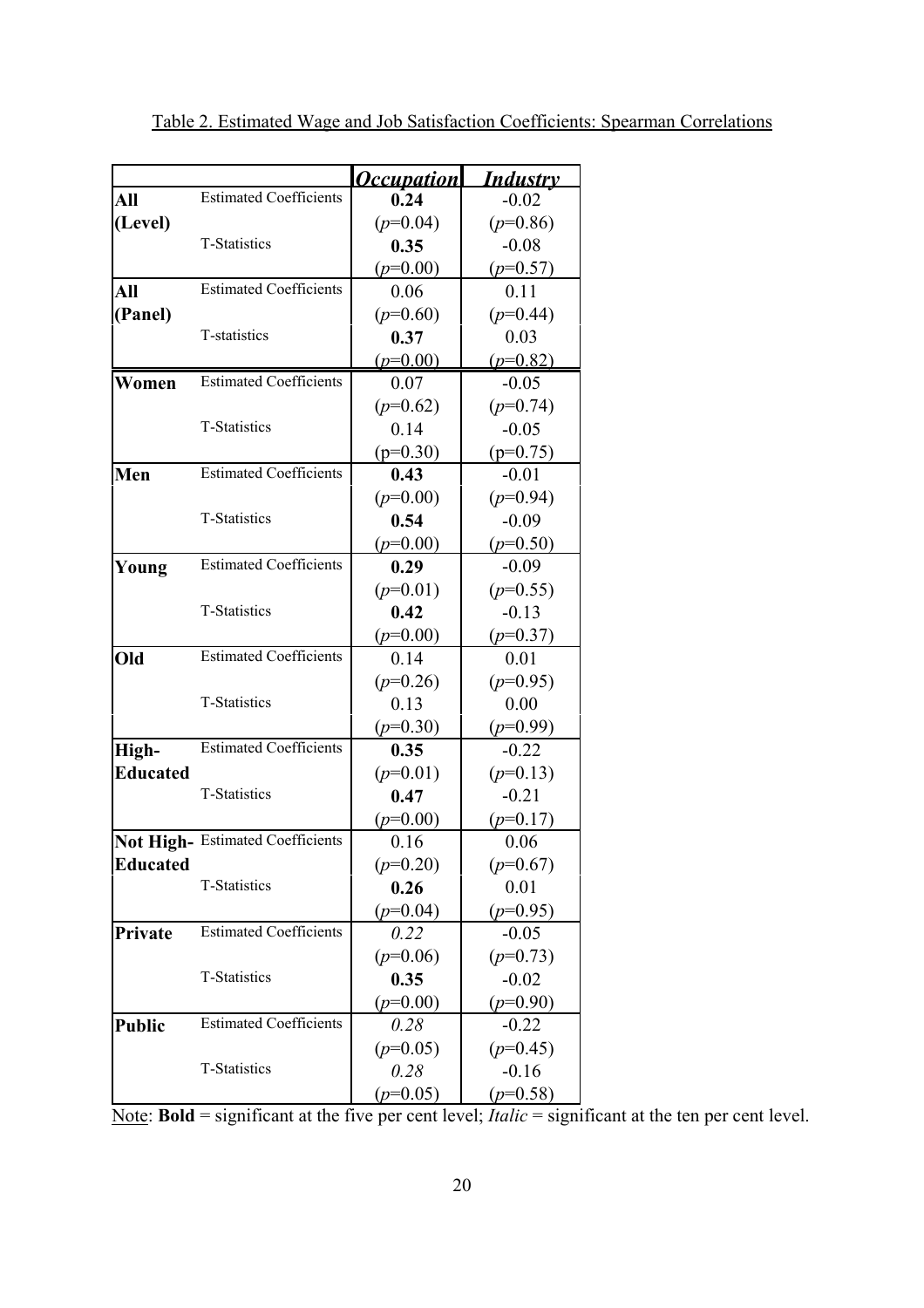# Table 3. Getting to the Good Jobs: Occupations

# Job Quality by Previous Labour Force Status

|                             | <b>Job Quality</b> |      |       |
|-----------------------------|--------------------|------|-------|
|                             | Not High           | High | N     |
| Previous LF status          |                    |      |       |
| Employed/self-employed 65.2 |                    | 34.8 | 9599  |
| Unemployed                  | 77.4               | 22.6 | 3564  |
| Looking after family        | 70.6               | 29.4 | 1304  |
| F-T education               | 78.0               | 22.0 | 1137  |
| Something else              | 69.8               | 30.2 | 1037  |
| <b>Total</b>                | 69.4               | 30.6 | 16641 |
| $\chi^2(4) = 227.9$         |                    |      |       |

Job Quality by Reason for Leaving Last Job

|                       | <b>Job Quality</b> |      |      | $\Delta$ occupational | $\Delta$ occupational job |  |
|-----------------------|--------------------|------|------|-----------------------|---------------------------|--|
|                       | Not High           | High | N    | wage coeff $*100$     | satisfaction coeff*100    |  |
| Reason last job ended |                    |      |      |                       |                           |  |
| Promoted              | 55.4               | 44.6 | 2412 | 3.26                  | 1.54                      |  |
| Left for better job   | 67.6               | 32.4 | 3238 | 2.08                  | 0.76                      |  |
| Made redundant        | 74.4               | 25.6 | 644  | $-1.74$               | 0.38                      |  |
| Dismissed or sacked   | 84.3               | 15.7 | 108  | $-0.91$               | $-1.23$                   |  |
| Temporary job ended   | 70.6               | 29.4 | 795  | 0.52                  | $-0.37$                   |  |
| Other reason          | 67.1               | 32.9 | 2061 | $-1.16$               | 0.08                      |  |
| <b>Total</b>          | 65.3               | 34.7 | 9258 | 1.32                  | 0.72                      |  |
| $\chi^2(5) = 164.6$   |                    |      |      |                       |                           |  |

# Job Quality by Previous Job Quality

#### **NON-PROMOTEES**

| ******************   |          |                    |      |  |
|----------------------|----------|--------------------|------|--|
|                      |          | <b>Job Quality</b> |      |  |
| Previous job quality | Not High | High               | N    |  |
| Not High             | 84.0     | 16.0               | 1906 |  |
| High                 | 33.9     | 66.1               | 923  |  |
| <b>Total</b>         | 67.7     | 32.3               | 2829 |  |

## **PROMOTEES**

| 11101101100          |          |                    |      |  |
|----------------------|----------|--------------------|------|--|
|                      |          | <b>Job Quality</b> |      |  |
| Previous job quality | Not High | High               | N    |  |
| Low                  | 779      | 22.1               | 688  |  |
| High                 | 15.2     | 84 8               | 454  |  |
| <b>Total</b>         | 53.0     | 47.0               | 1142 |  |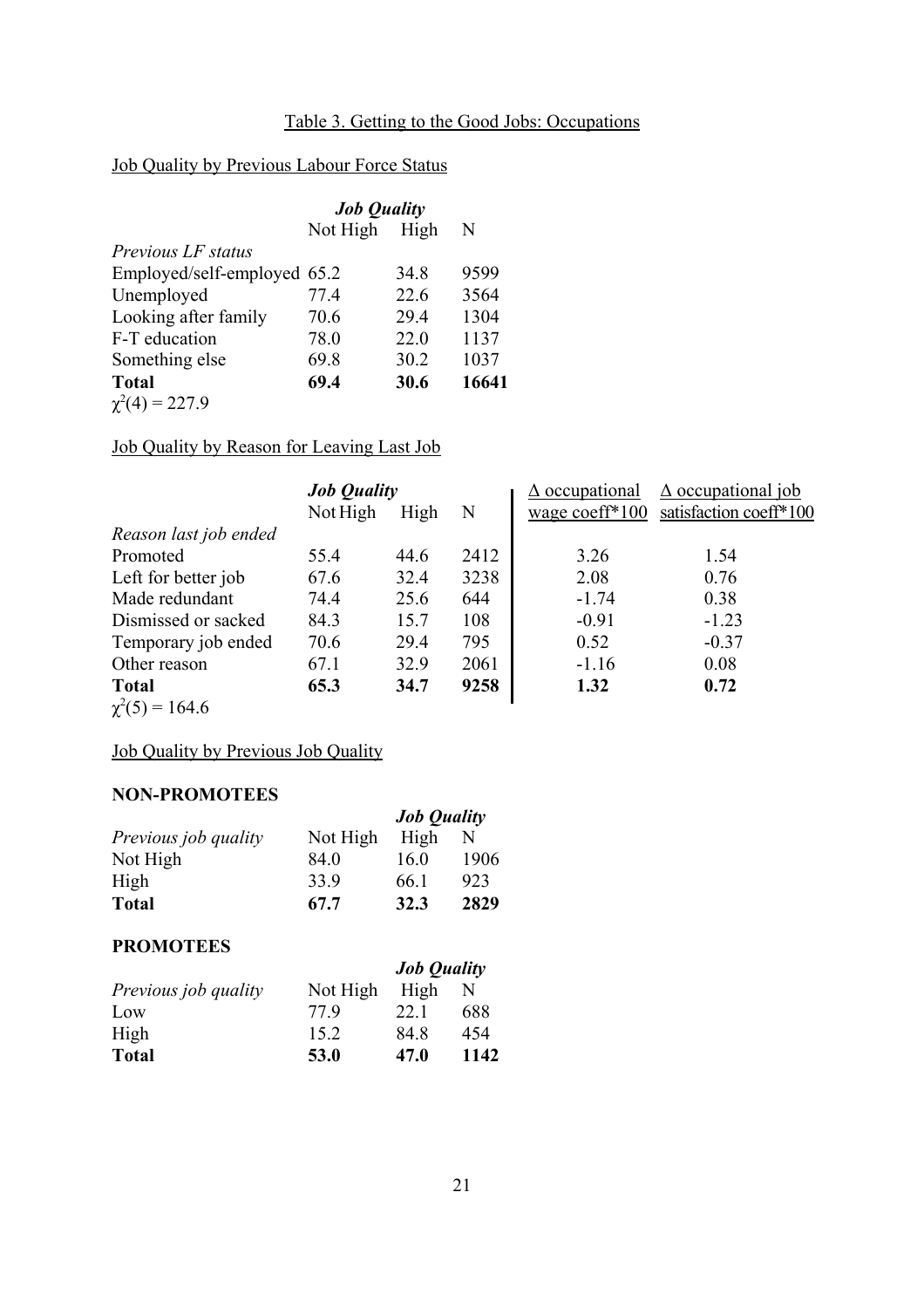# Figure 1. The Relation between Estimated Coefficients in Wage and Job Satisfaction Regressions (Results for Men)



Note: The size of the points represents the number of individuals in the estimation sample in the occupation or industry.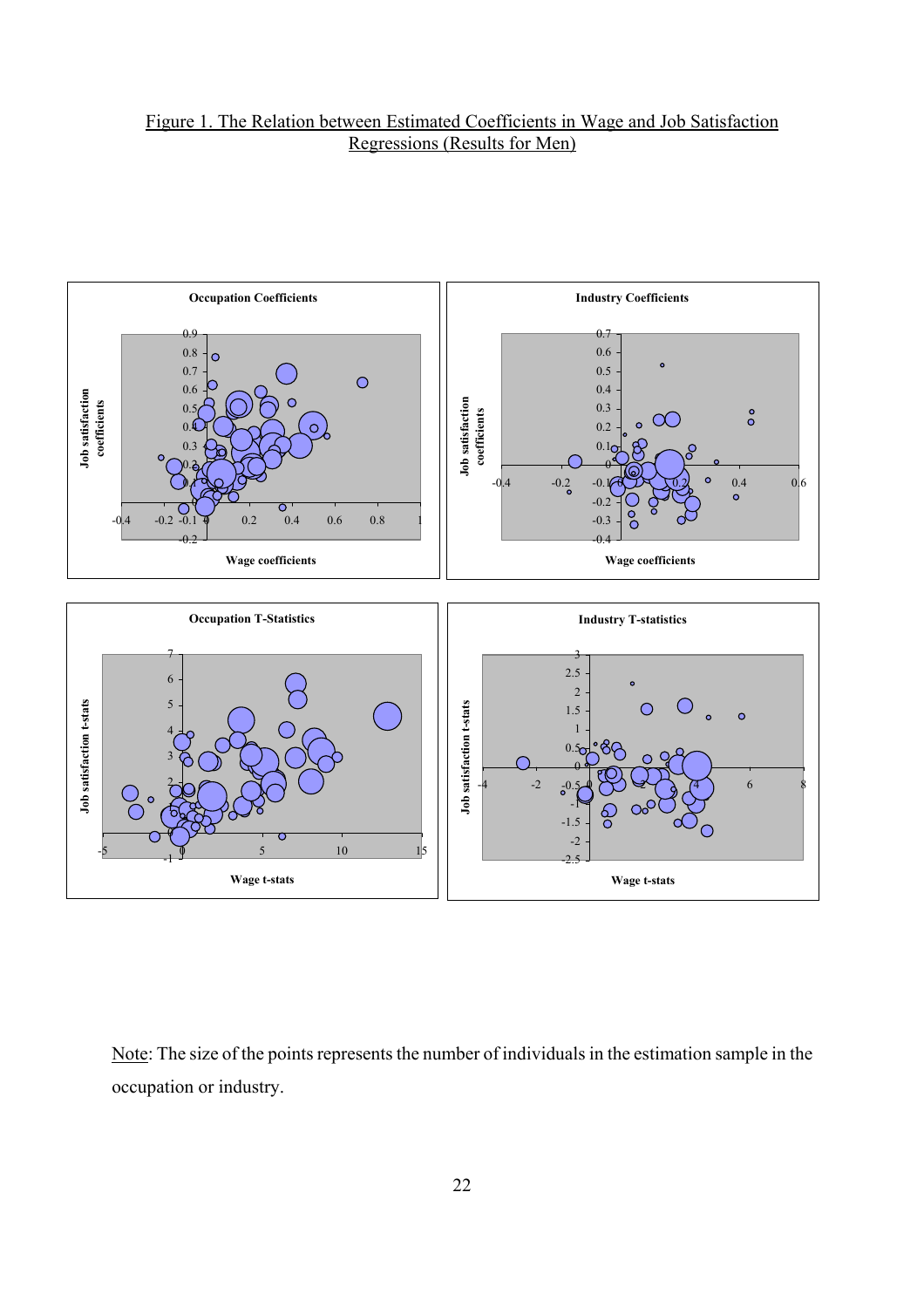#### REFERENCES

Blanchflower, D.G. and Oswald, A.J. (1995), *The Wage Curve*, Cambridge (Mass): MIT Press.

- Clark, A.E. (1996), "Job Satisfaction in Britain", *British Journal of Industrial Relations*, 34, pp.189-217.
- Clark, A.E. (1997), "Job Satisfaction and Gender: Why are Women so Happy at Work?", *Labour Economics*, 4, pp.341-372.
- Clark, A.E. (1998), "What Makes a Good Job? Evidence from OECD Countries", LEO, University of Orléans, Discussion Paper No.98-26.
- Clark, A.E. (2001*a*), "What Really Matters in a Job? Hedonic Measurement Using Quit Data", *Labour Economics*, 8, pp.223-242.
- Clark, A.E. (2001*b*), "Unemployment as a Social Norm: Psychological Evidence from Panel Data", *Journal of Labor Economics*, forthcoming.
- Clark, A.E., Georgellis, Y., and Sanfey, P. (1998), "Job Satisfaction, Wage Changes and Quits: Evidence from Germany", *Research in Labor Economics*, Vol.17, pp.95-121.
- Clark, A.E. and Oswald, A.J. (1996), "Satisfaction and Comparison Income", *Journal of Public Economics*, 61, pp.359-381.
- Clark, A.E., A.J. Oswald and Warr, P.B. (1996), "Is Job Satisfaction U-shaped In Age?", *Journal of Occupational and Organizational Psychology*, 69, pp.57-81.
- Clegg, C.W. (1983), "Psychology of Employee Lateness, Absence and Turnover: A Methodological Critique and an Empirical Study", *Journal of Applied Psychology*, 68, pp.88-101.
- Gibbons, R. and Katz, L. (1992), "Does Unmeasured Ability Explain Inter-Industry Wage Differentials?", *Review of Economic Studies*, 59, pp.515-35.
- Goux, D. and Maurin, E. (1999), "Persistence of Interindustry Wage Differentials: A Reexamination Using Matched Worker-Firm Panel Data", *Journal of Labor Economics*, 17, pp.492-533.
- Greene, W. (1993), *Econometric Analysis*, 3rd Edition, Upper Saddle River, NJ: Prentice-Hall.
- Haisken-DeNew, J. and Schmidt, C. (1998), "Industry Wage Differentials Revisited: A Longitudinal Comparison of Germany and USA", University of Munich, mimeo.